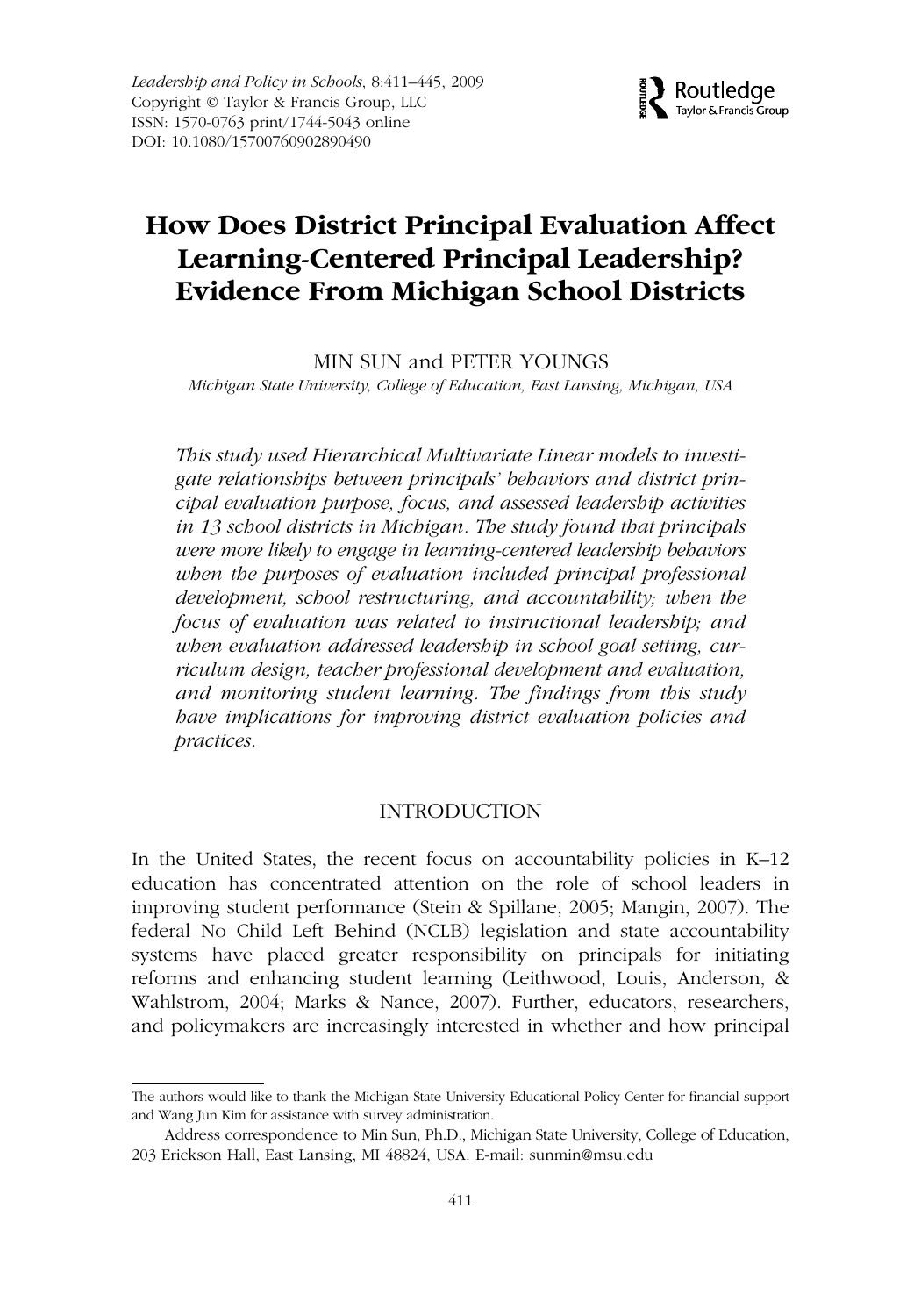evaluation systems can influence principals' leadership behaviors and school improvement efforts (Portin, Feldman, & Knapp, 2006).

In the United States, districts have traditionally used straightforward approaches to evaluate principals such as checklists of behaviors, an annual visit by the district superintendent, and/or a formal review related to contract renewal. In most districts, these activities have been intended to maintain some accountability for principals' work; to justify hiring, reassignment, or termination decisions; or to inform renewal of school leaders' contracts. At the same time, little evidence exists of the validity or reliability of principal evaluation systems that feature these approaches (AERA, APA, & NCME, 1999). In addition, these evaluation practices have focused primarily on principals' personal characteristics as opposed to the activities in which they engage or the outcomes of their work (Heck & Marcoulides, 1992; Portin, Feldman, & Knapp, 2006). Oftentimes, the evaluation practices have been established based on little understanding of how principal evaluation is related to leadership practices. Further, the extant research literature provides little guidance regarding whether or how the purpose or focus of principal evaluation is related to learning-centered leadership behaviors. As a result, educators, researchers, and policymakers all recognize a need for research on the mechanisms by which district evaluation affects leadership and how evaluation strategies can be used to promote effective leadership.

According to recent theoretical work (Portin, Feldman, & Knapp, 2006), under certain conditions principal evaluation is likely to be associated with efforts by school leaders to establish rigorous goals for student learning, enact demanding curricula, and closely monitor and support teachers' instructional practices. Moreover, a series of leadership activities that could improve student learning have been identified in prior research (Murphy, Goldring, Cravens, Eliot, & Porter, 2007). But little empirical research exists on how the purpose and focus of principal evaluation systems, or the leadership activities they assess, are related to these learning-centered leadership behaviors. The purpose of this article is to address this shortcoming in the literature by investigating relationships between principals' behaviors and principal evaluation purpose, focus, and assessed leadership activities in 13 school districts in Michigan. In addition, this article examines several ways in which district evaluation policy could increase the likelihood of promoting learning-centered leadership. In particular, we use Hierarchical Multivariate Linear models to measure the relationship between aspects of principal evaluation and the outcomes of interest, learning-centered leadership behaviors.

In the first section of this article, we briefly review research on school leadership and principal evaluation. The second section explicates the theoretical framework that informed our research design and data analysis. In the third section, we describe our sample, measures, and models. The fourth section presents the main findings from our analyses while the fifth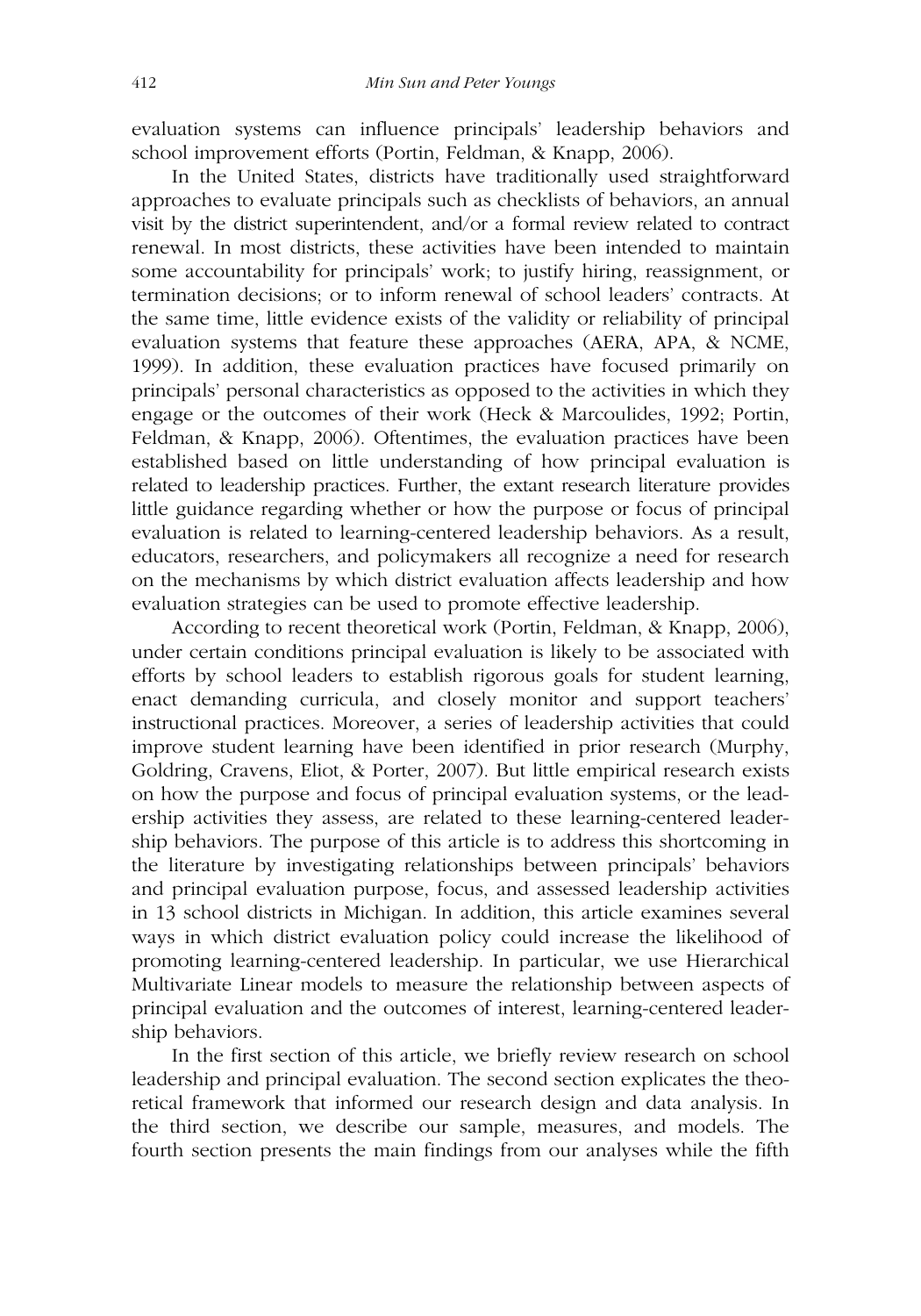section discusses how these findings contribute to the research literature. Finally, we conclude by considering some implications for further research as well as some limitations of this study.

## RESEARCH ON PRINCIPAL LEADERSHIP AND PRINCIPAL EVALUATION

This section first examines research on principal leadership and principal evaluation. Our review of research on school leadership is based on recent comprehensive reviews by Portin, Feldman, and Knapp (2006) and Murphy et al. (2007) and focuses on empirical studies that included student achievement as an outcome measure or intermediate factors that research has indicated are related to achievement. Our review of research on principal evaluation addresses empirical studies from the 1980s, as well as several studies from the 1990s and 2000s. This review is limited by the paucity of empirical research in this area. Finally, this section discusses the limited empirical research on how principal evaluation is related to principal leadership.

### Research on Principal Leadership

Research on the principalship indicates that school leaders can impact student achievement indirectly through their influence on learning goals, demanding curricula, effective pedagogy, teacher commitment, accountability, and teacher professional community and relational trust (Hallinger & Heck, 1996; Leithwood et al., 2004; Nettles & Harrington, 2007). A number of studies indicate that rigorous learning goals are associated with higher levels of student achievement (Betts & Grogger, 2003; Hallinger, Bickman, & Davis, 1996; Lee & Smith, 1996; Louis & Marks, 1998; Marks & Printy, 2003). When principals work with teachers to establish and maintain such goals for all students, they are likely to help their schools improve student performance. Similarly, research provides evidence that instruction that focuses on enacting ambitious curricula is related to increased student learning (Gamoran, Porter, Smithson, & White, 1997; Knapp, Shields, & Turnbull, 1992; Wong, Hedges, Borman, & D'Agostino, 1996). Thus, school leaders are likely to promote increases in student achievement when they ensure that all students have access to demanding subject matter content.

Effective pedagogy, or quality instruction, is defined as teaching practices that maximize student engagement and learning. Principals can support such instruction by connecting teachers to professional development that focuses on instruction and student outcomes, includes opportunities for assistance, and is sustained and continuous (Cohen & Hill, 2001; Desimone, Porter, Garet, Suk Yoon, & Birman, 2002); and by promoting coherence in professional development and instruction (Newmann, Smith, Allensworth, &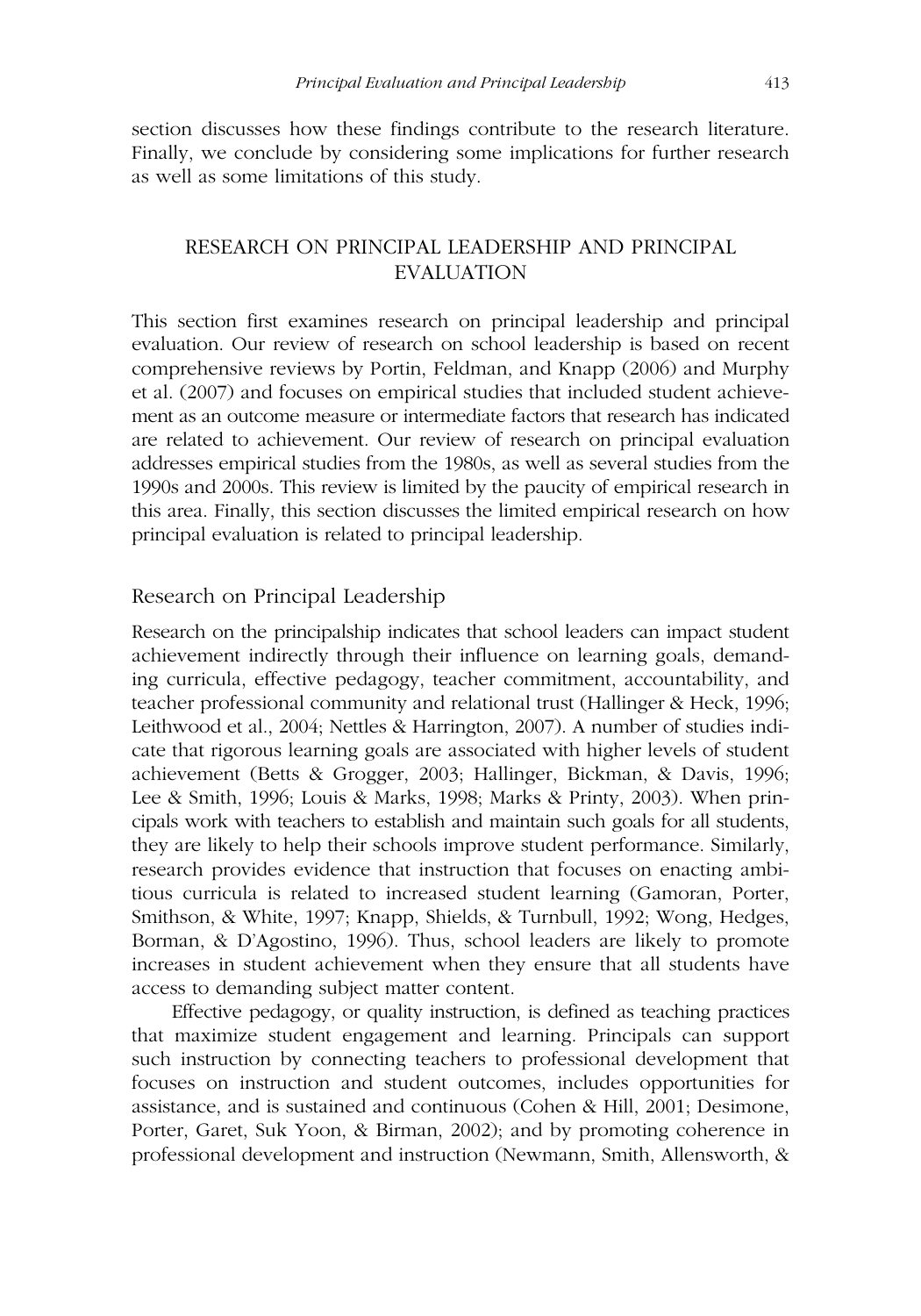Bryk, 2001). In addition, school leaders can enhance student learning by strengthening teacher commitment and job satisfaction (Marks & Printy, 2003; Ross & Gray, 2006; Snyder & Ebmeier, 1992).

Principals can also promote high levels of student achievement when they integrate internal and external accountability systems and hold all teachers accountable for student learning (Newmann, King, & Rigdon, 1997; Murphy et al., 2007). This involves communicating expectations to teachers and providing them with consistent feedback on classroom and school performance. Finally, research indicates that principals can have positive effects on student learning when they promote professional community among teachers and relational trust between themselves and teachers and between school staff and students and their families (Bryk & Schneider, 2002; Louis & Marks, 1998; Marks & Printy, 2003).

### Research on Principal Evaluation

In the 1980s several researchers investigated state and district approaches to evaluating school leaders and holding them accountable for their work. In one study, for example, Harrison and Peterson (1986) surveyed superintendents and principals in order to examine the implementation of a statewide approach to principal evaluation. While the evaluation system was highly specified, implementation was inconsistent across districts due to variations in how leaders' performance was sampled, how the outcomes of their work were assessed, and the ways in which feedback was communicated (Harrison & Peterson, 1986). In a second study, Garrett and Flanigan analyzed a principal evaluation system in one South Carolina district that featured data on school leaders obtained from teachers, parents, and district administrators. The authors considered challenges to enacting such an approach to evaluation as well as its positive effects on principals' behaviors (Garrett & Flanigan, 1991).

Other research in the 1980s examined ways in which districts hold school leaders accountable and both support and constrain their work. In one study, Peterson (1984) investigated the ways in which district administrators in 59 districts shaped the work of 113 elementary school principals through both tight and loose controls. While the controls used across districts included a combination of hierarchical, social, and environmental elements, the patterning of control and the degree of principal autonomy in each school were strongly influenced by both the social status of the school and the size of the district (Peterson, 1984). In another study, Murphy and colleagues (1987) analyzed the administrative control processes and activities used in 12 instructionally effective school districts in California. Based on interviews with superintendents in the 12 districts, the authors reported high levels of district-level control of principal behaviors and school activities and noted the crucial role played by superintendents in linking schools to district administrators (Murphy, Hallinger, Peterson, & Lotto, 1987).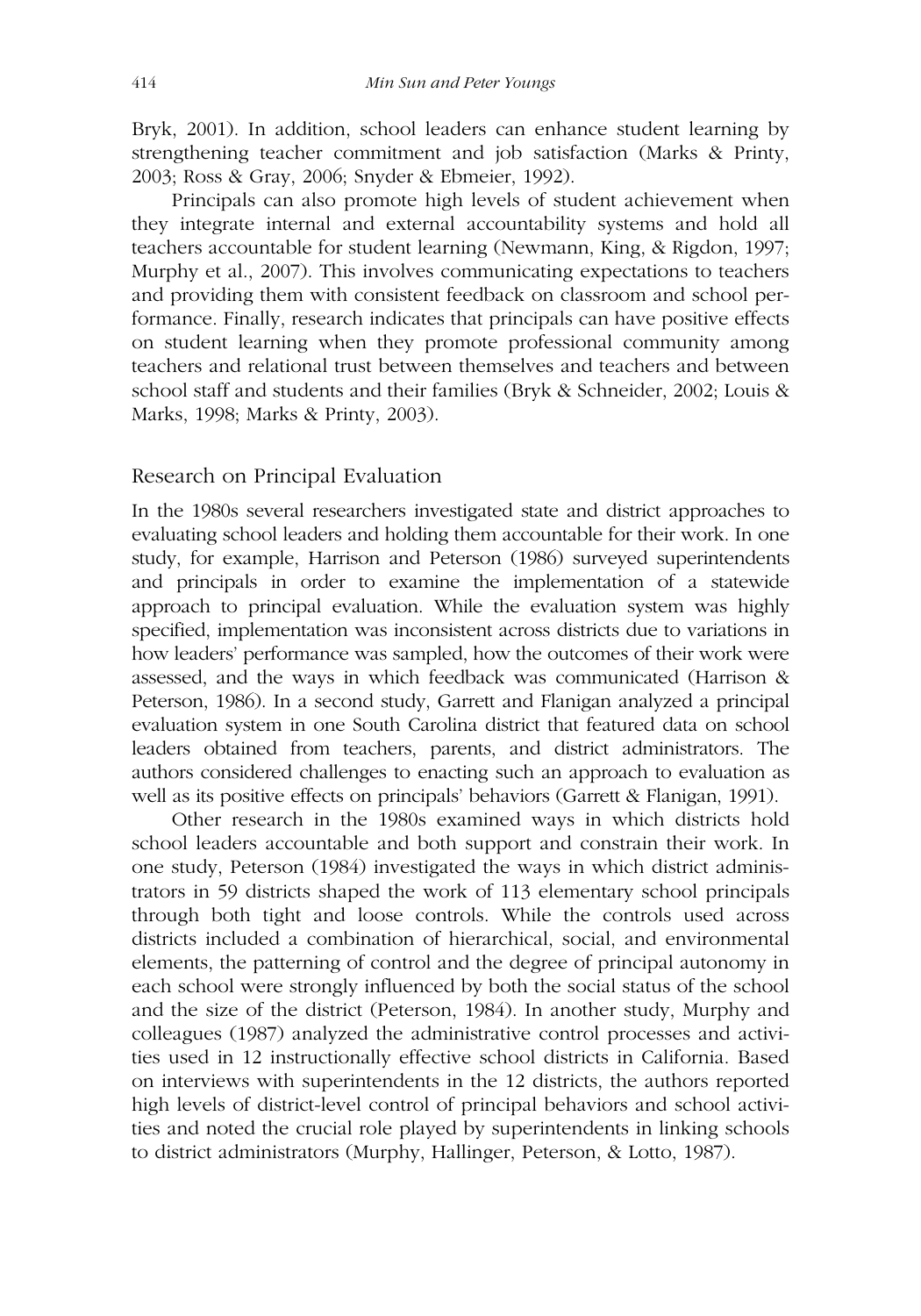More recently, a number of studies have focused on the perceptions of and responses to district principal evaluation policies on the part of school and district leaders. In one study, Davis and Hensley (1999) interviewed 14 principals and six superintendents in northern California in order to examine the extent to which the groups held similar views about principal evaluation. Their findings indicated that the evaluation formats and processes often varied from one district to another and that principals and superintendents frequently held different perspectives about evaluation purposes and benefits. Most principals felt their evaluations were not useful and were affected by political forces beyond their control. A second study by Thomas, Holdaway, and Ward (2000) investigated principal evaluation policies and practices used by school systems in Alberta, Canada. Their data included superintendent and principal surveys, evaluation documents, and interviews with 10 superintendents and 10 principals. Similar to Davis and Hensley, their results revealed substantial diversity across jurisdictions in terms of principal evaluation practices, several constraints upon effective evaluation, and significant differences between the opinions of superintendents and principals regarding evaluation purposes.

More recently, in a survey of principals from throughout the United States, Reeves (2005) found that few school leaders viewed principal evaluation as affecting their motivation or performance. Most principals in this study felt that the criteria used to evaluate them were poorly specified, that the evaluation process had few consequences, and that it did not provide useful feedback to them. In another study, Goldring and colleagues (2008) examined the content and use of principal evaluation instruments in 65 urban school districts in more than 40 states. The researchers found that the instruments in their study primarily focused on school leaders' efforts to establish rigorous learning goals, promote teacher professional community, and hold school staff accountable for student learning. At the same time, the instruments sampled paid relatively less attention to principals' efforts to implement ambitious curricula or monitor instruction (Goldring et al., 2008). The authors also reported that most principal evaluation systems were used for formative purposes and few employed evaluation criteria based on standards or evidence.

In a fifth study, Kimball and Pautsch (2008) investigated the enactment of standards-based principal evaluation systems in two large, urban districts. Based on interviews with seven principal evaluators and 14 school leaders in each district, the study found that the two districts differed in how they defined and assessed instructional leadership. One district focused on an instructional strategy that stressed student engagement while the other emphasized the development of school-based professional learning communities. But neither district clearly communicated the role evaluation would play in overall school improvement strategies. Further, principal evaluators held multiple responsibilities within these districts in addition to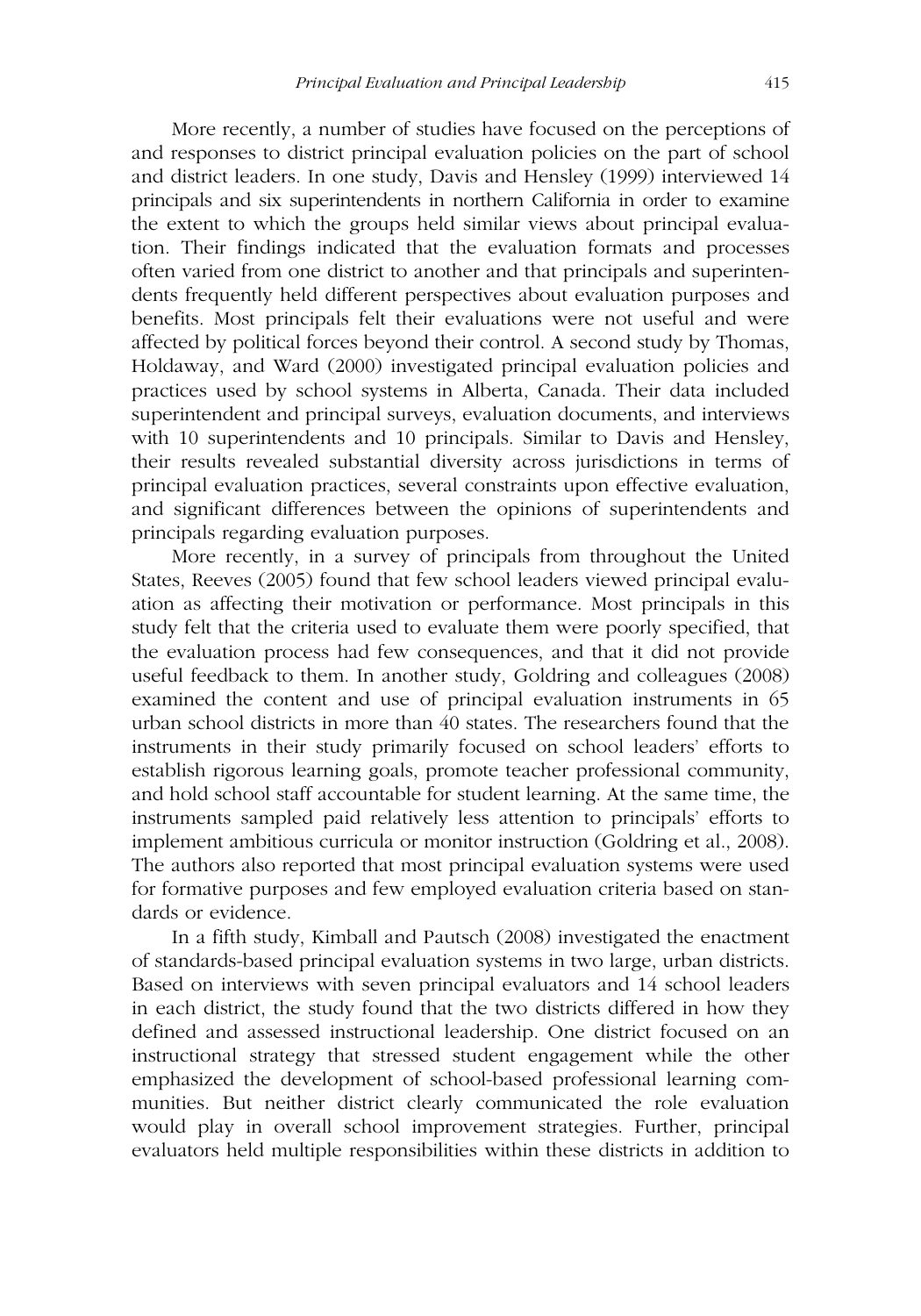their evaluation roles and struggled to complete comprehensive evaluations. As a result, neither district implemented the process in a way that maximized rating consistency.

These studies provide evidence that principal evaluation policies and practices often vary across school districts and that school leaders and district administrators typically have divergent views of evaluation purposes. While the Goldring et al. (2008) and Kimball and Pautsch (2008) studies suggest that district evaluation policies have begun to focus in recent years on student content standards, accountability, and school change, none of the studies described above examined the relationship between principal evaluation and school leaders' behaviors. In fact, a thorough review of the research literature found only a few empirical studies that had considered this relationship.

In one study, Smith, Munter, and Katterfield (2008) assessed the extent to which "messages" regarding district expectations for math instruction were associated with principals' levels of math leadership content knowledge, including their views of high-quality math instruction and how they supported and evaluated math teachers' instruction. Data came from surveys and interviews of 120 teachers in 38 schools across four districts, surveys and interviews of the principals in these schools, interviews with district administrators responsible for principal evaluation, and documentation of the principal and teacher evaluation procedures in each district. Findings indicated that principals in districts whose reform goals were unaligned with leadership assessment systems were more likely to focus on surface aspects (e.g., student test-score data) in evaluating teachers than on promoting highquality instruction. Further, principals who felt their district's evaluation process was consistent with the district's goals for improving instruction were more likely to strengthen their leadership content knowledge by participating in professional development or seeking advice from individuals with math expertise.

In a second study, Kimball, Milanowski, and McKinney (2007) conducted a randomized design study of principal evaluation and outcomes for school leaders in a large school district in the western U.S. For the study, 44 principals were randomly assigned to a new standards-based performance evaluation system and 44 principals were evaluated under the district's old system.<sup>1</sup> The researchers found that use of the new evaluation system seemed to be associated with several noteworthy outcomes, but few of their results were statistically significant due to low response rates and the district's inability to fully implement the random assignment. The study outcomes included more clarity for principals about the expectations related to evaluation and more specific feedback as part of the evaluation process. In addition, those assigned to the new system seemed to place greater emphasis on communicating a school vision and technology than those evaluated under the old system. Finally, the authors reported that principals evaluated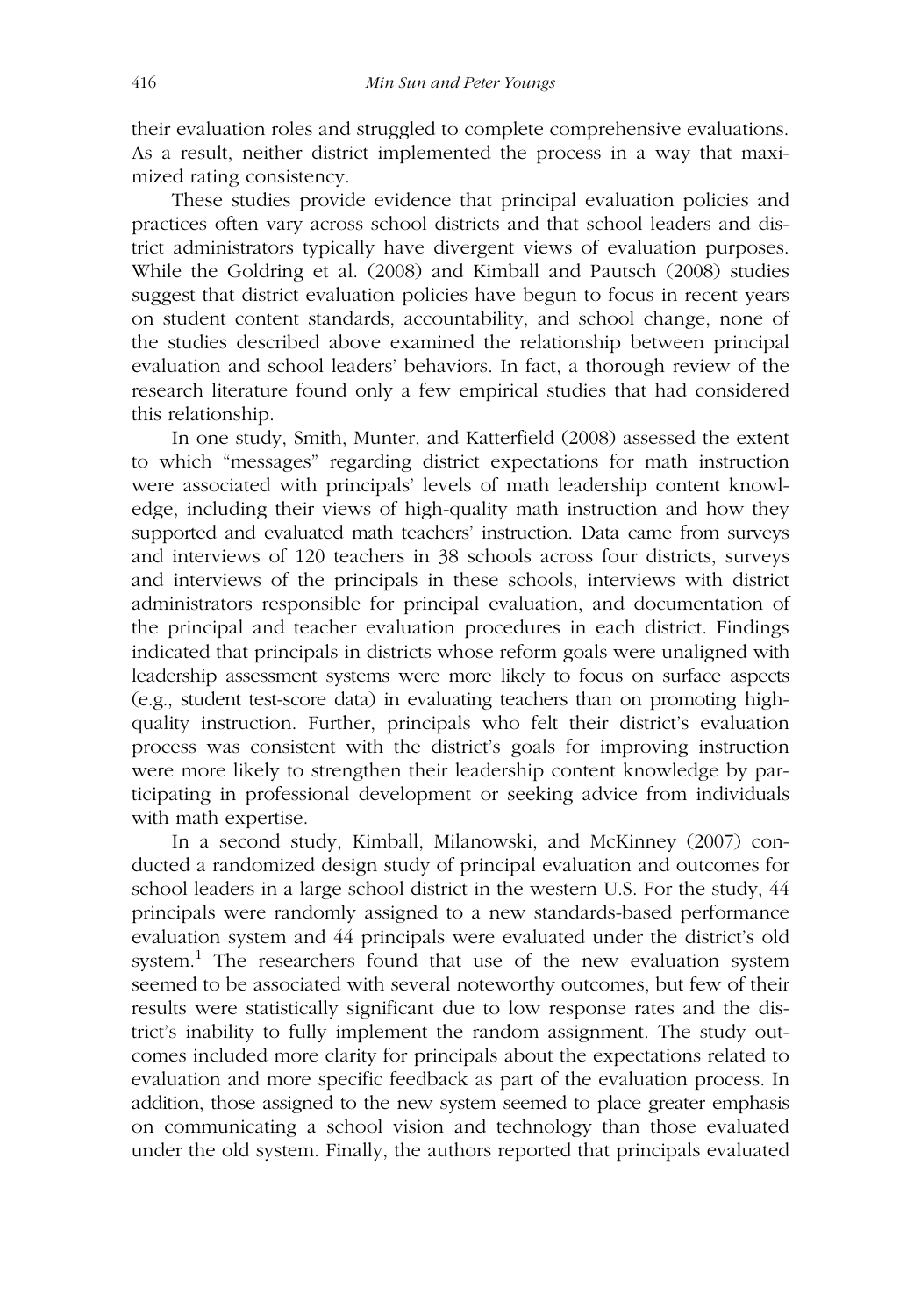under the new system seemed to receive more support for improving their practice (Kimball, Milanowski, & McKinney, 2007).

In sum, despite increased interest in principal evaluation and principal leadership on the part of policymakers and researchers, few studies have investigated the relationship between evaluation and learning-centered leadership behaviors. The studies by Smith et al. (2008) and Kimball et al. (2007) represent promising initial efforts to consider the relationship between aspects of evaluation and principal outcomes. But they provide little insight into whether certain evaluation practices are likely to be associated with ambitious goals for student learning, demanding curricula, and/or support for and evaluation of instructional quality. The study presented here directly addresses this gap in the literature.

### THEORETICAL FRAMEWORK

The research design for this study was based on a theoretical framework that articulates possible relationships between principal evaluation and learning-centered (LC) leadership (see Figure 1 for a visual representation of the framework). In this section, we first delineate the core principal behaviors associated with this type of leadership (Murphy et al., 2007). Then we draw on the framework to hypothesize ways that the purposes and foci of principal evaluation systems, and the leadership activities they assess, may be related to such leadership (Portin, Feldman, & Knapp, 2006). As we make evident in this section, our framework is based on an existing conception of effective school leadership (Murphy et al., 2007) that is closely connected to empirical research on principals.

Drawing on work by Murphy et al. (2007), our framework posits that LC leadership features several core behaviors. One core leadership behavior is to establish rigorous goals for student learning (Leithwood & Janzi, 2005). School leaders can increase teachers' understanding of and support for such goals by translating them into grade-specific objectives and delineating each teacher's role in helping students to meet them (Leithwood, 1994; Hallinger & Heck, 1996). They can also promote instructional quality and student learning by articulating a clear mission and building support for it among school staff (Hallinger, Bickman, & Davis 1996; Snyder & Ebmeier, 1992). A second central behavior is to coordinate curriculum in ways that ensure that all students have access to demanding academic content in the main content areas. School leaders can promote equitable access to ambitious content by helping teachers translate the school's academic goals into common curricular objectives and classroom activities (Murphy et al., 2007; Newmann, 1997).

Third, LC leadership includes promoting and enforcing high academic standards, or quality instruction, which is defined as teaching practices that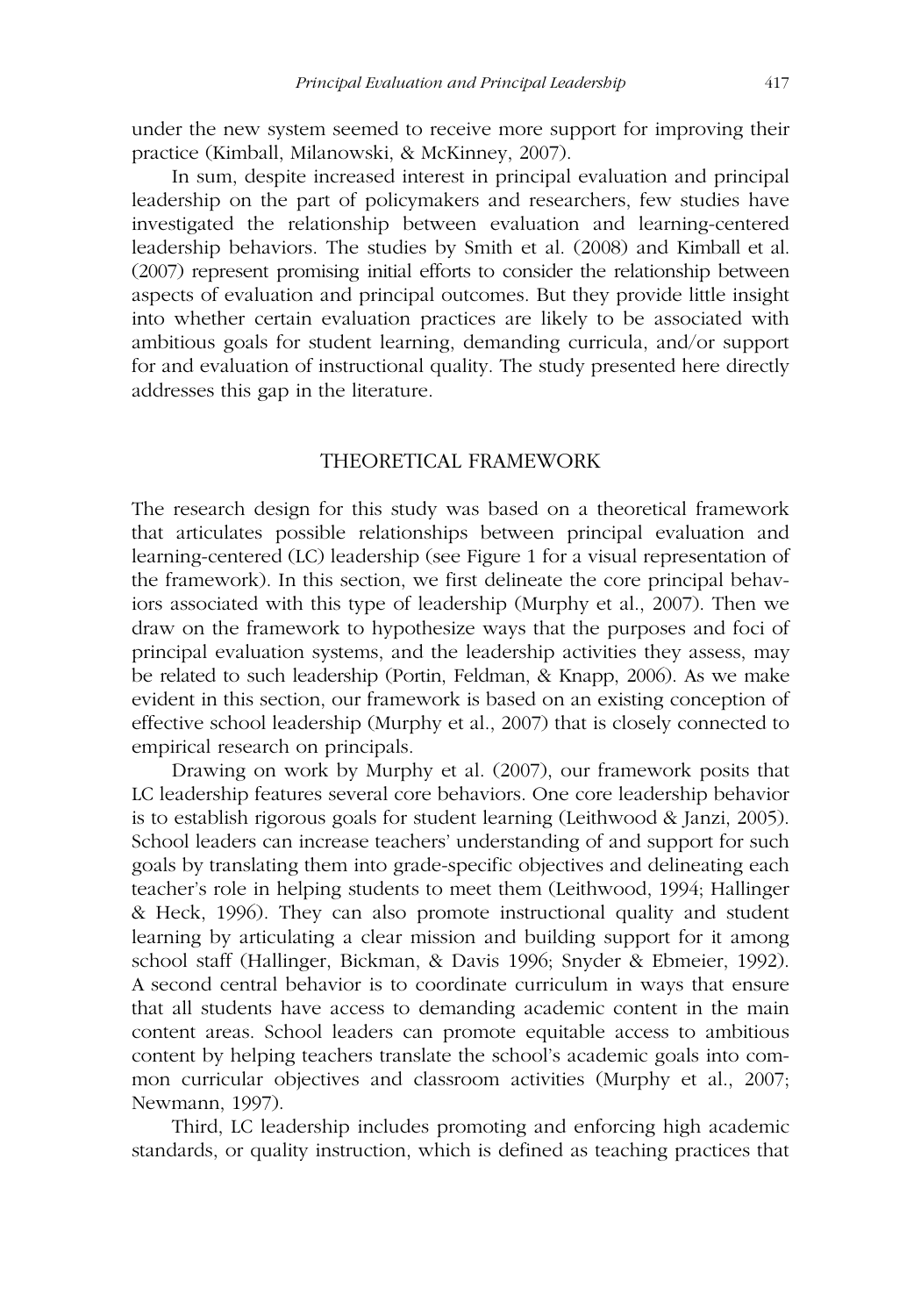

**FIGURE 1** How district evaluation policy influences principal leadership practices.

maximize student engagement and learning. Principals can monitor the quality of instruction through classroom observations, postobservation conferences, and other direct contact with teachers (Burch & Spillane, 2003; Coburn, 2001; Stein & D'Amico, 2002; Youngs & King, 2002). This form of leadership also involves supporting instruction by using student and teacher data to provide feedback to teachers and to guide decision making (Heck, 1992; Leithwood & Jantzi, 2005). Finally, LC leadership includes analysis of school organizational conditions by principals and nurturing productive work relationships among teachers and between themselves and teachers. In particular, such leadership involves promoting professional community among teachers and relational trust between teachers and school administrators and between school staff and students and their families (Bryk, Camburn, & Louis, 1999; Bryk & Schneider, 2002; Hart, 1992; Louis, Marks, & Kruse,  $1996$ .<sup>2</sup>

While increasing agreement is evident among researchers on how to define LC leadership, it is less clear from the literature how, if at all, principal evaluation is related to such leadership. Our framework indicates that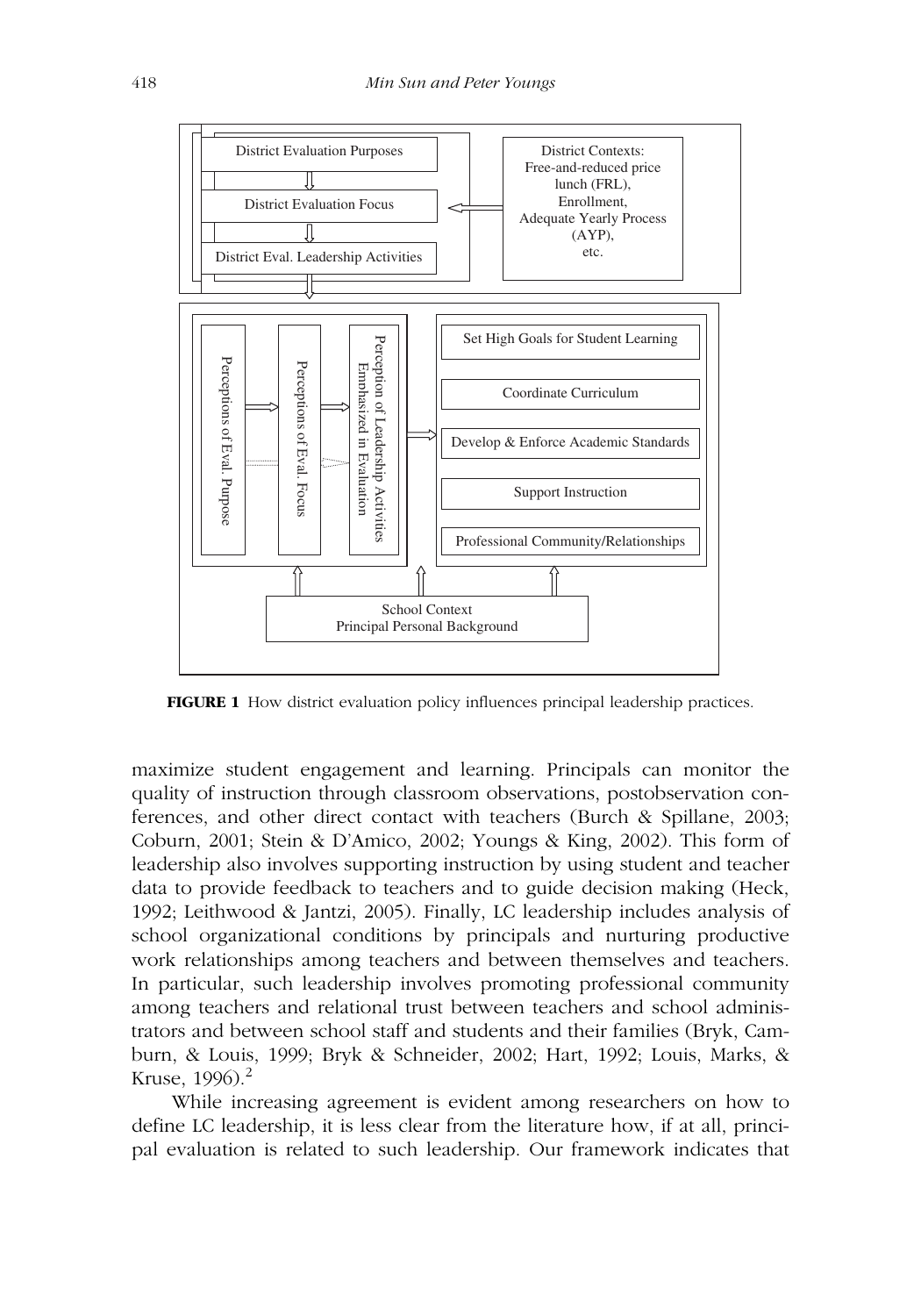principal evaluation systems can be categorized based on their *purposes*; the principal characteristics, behaviors, and outcomes on which they *focus*; and the *leadership activities* that they address (Portin, Feldman, & Knapp, 2006). When principal evaluation is designed to promote school restructuring, inform principals' professional development, and/or hold leaders accountable for student performance, the framework suggests that evaluation practices will result in LC leadership (Murphy et al., 2007; Portin, Feldman, & Knapp, 2006).

As noted, principal evaluation practices in the United States have traditionally concentrated on school leaders' personal traits and characteristics, but recently districts and states have begun to focus more on their knowledge and skills, their leadership behaviors, the professional relationships they establish, and the outcomes of their work. Our framework posits that principal evaluation is likely to be related to LC leadership when it addresses leaders' knowledge and skills related to instruction, their leadership behaviors, and their relationships with teachers, parents, and others. Further, evaluation is also expected to promote such leadership when it considers principals' impact on school climate and student performance (Murphy et al., 2007; Portin, Feldman, & Knapp, 2006).

In terms of leadership activities, the framework proposes that principal evaluation that focuses on principals' ability to set instructional goals, design curriculum, evaluate teachers, and arrange teacher professional development is expected to result in LC leadership. Further, evaluation is also expected to promote such leadership when it addresses leaders' efforts to monitor instruction and communicate with staff about student performance (Murphy et al., 2007; Portin, Feldman, & Knapp, 2006).

#### SAMPLE

Data for the study came from two sources. Data on district enrollment size in 2006–2007 and the percentage of students in each district who were eligible for free or reduced-price lunch that same year were obtained from the Center for Education Performance and Information (CEPI) at the Michigan Department of Education. All other data used in the analyses came from a series of surveys administered by the researchers, including district administrator surveys, principal surveys, and teacher surveys.

In spring 2008, we administered surveys to 19 administrators in 13 Michigan school districts who had been responsible for the evaluation of elementary and/or secondary school principals in their districts in 2006–2007. Across these districts, we administered surveys to 138 principals who had served in 2006–2007 as principals in their buildings (and were continuing to serve in this role in 2007–2008). In each school, we administered surveys to two teachers who had worked in the school in 2006–2007 (and were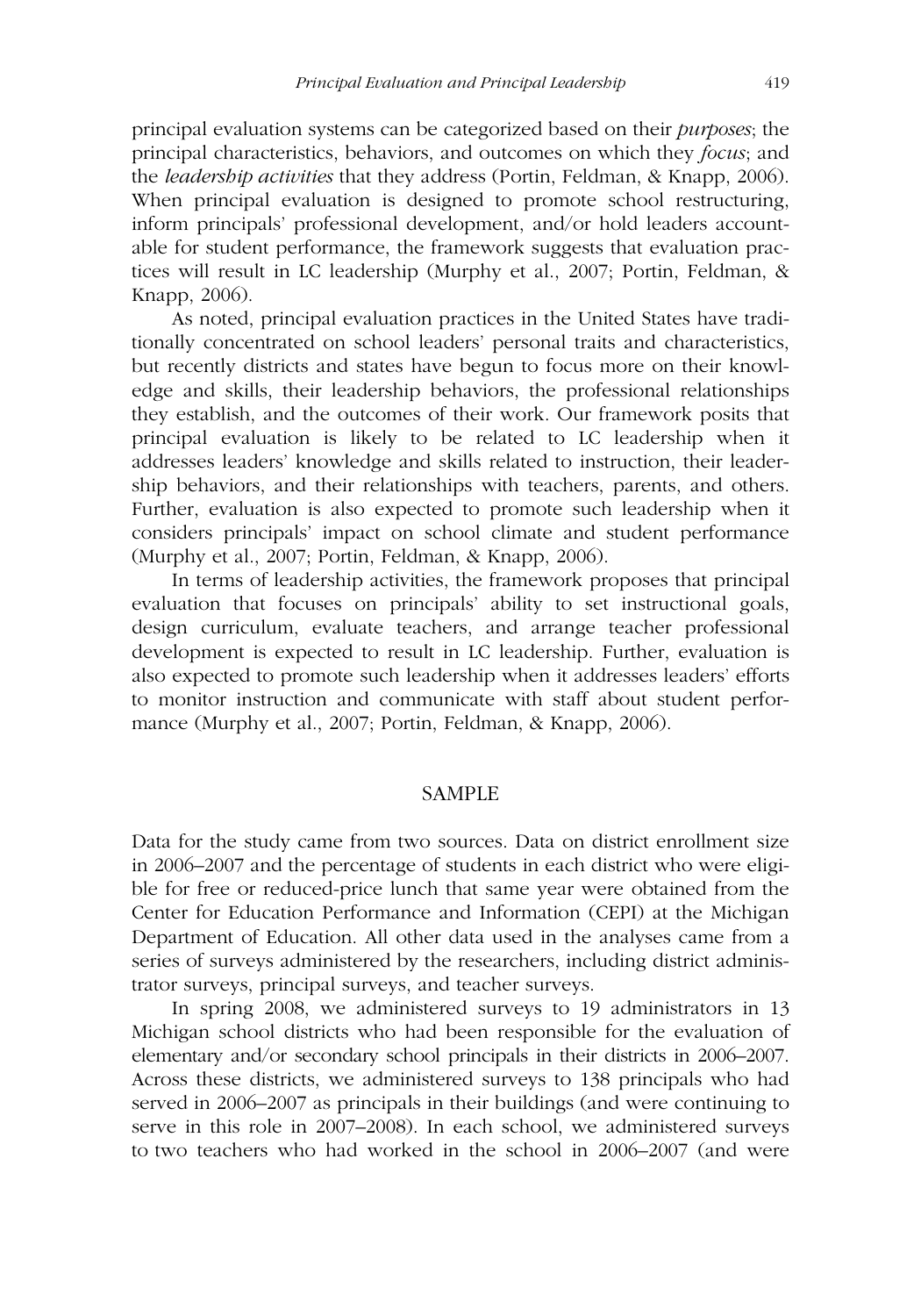continuing to teach there in 2007–2008). The response rates for the district administrator, principal, and teacher surveys were 63.16 percent, 61.69 percent, and 60.96 percent, respectively.<sup>3</sup>

We initially sought districts that had more than eight K–12 public schools in 2006–2007 in order to increase the variability of data on both levels of the Hierarchical Linear Model (HLM), specifically, the district level and the individual principal level. As shown in Table 1, the final sample included 49 elementary schools, 17 middle schools, and 19 high schools. Moreover, as shown in Table 2, the participating districts varied in enrollment size and the percentage of students who were eligible for free or reduced lunch.

We administered electronic and hard copy surveys to district administrators and principals in spring, 2008. To ensure high response rates, a fivecontact approach was employed (Dillman, 2007). This method involved sending each eligible district administrator and principal (a) an initial letter introducing the study; (b) a cover letter, a consent form, a link to the electronic survey, and a token incentive; (c) a postcard reminding eligible participants about the survey/thanking them for their participation; (d) a second mailing of the cover letter, consent form, and electronic survey link; and (e) and a final contact (hard copy survey with return envelope) to those who had not yet responded. The five contacts (a through e) took place one week apart from each other between March and May 2008. At each step (i.e., after each contact), about 20 percent of the (remaining) sample completed the survey.

The district administrator survey had several sections. The first section addressed the intentions of the district's principal evaluation policy, the second section included items about participants' perceptions of the effects of the evaluation system, and the third section asked about their personal and professional background. The principal survey also had three sections. The first section inquired into participants' perceptions of the district's principal evaluation system (the items in this section were identical to those in the first section of the district administrator survey). We used these items to assess policy outcomes; i.e., whether principals' perceptions of the district evaluation system were consistent with district intentions. The second section of the principal survey focused on principal leadership behaviors, while the third section asked about the school and the principal's personal and professional background.

The teacher surveys also included three sections. The first section featured items on the participants' instructional practices and their perceptions of school climate, while the second section inquired into teachers' perceptions of the principal's leadership at their school. (The items in the second section of the teacher survey were identical to those in the second section of the principal survey.) Finally, the third section included items on the teachers' personal and professional background.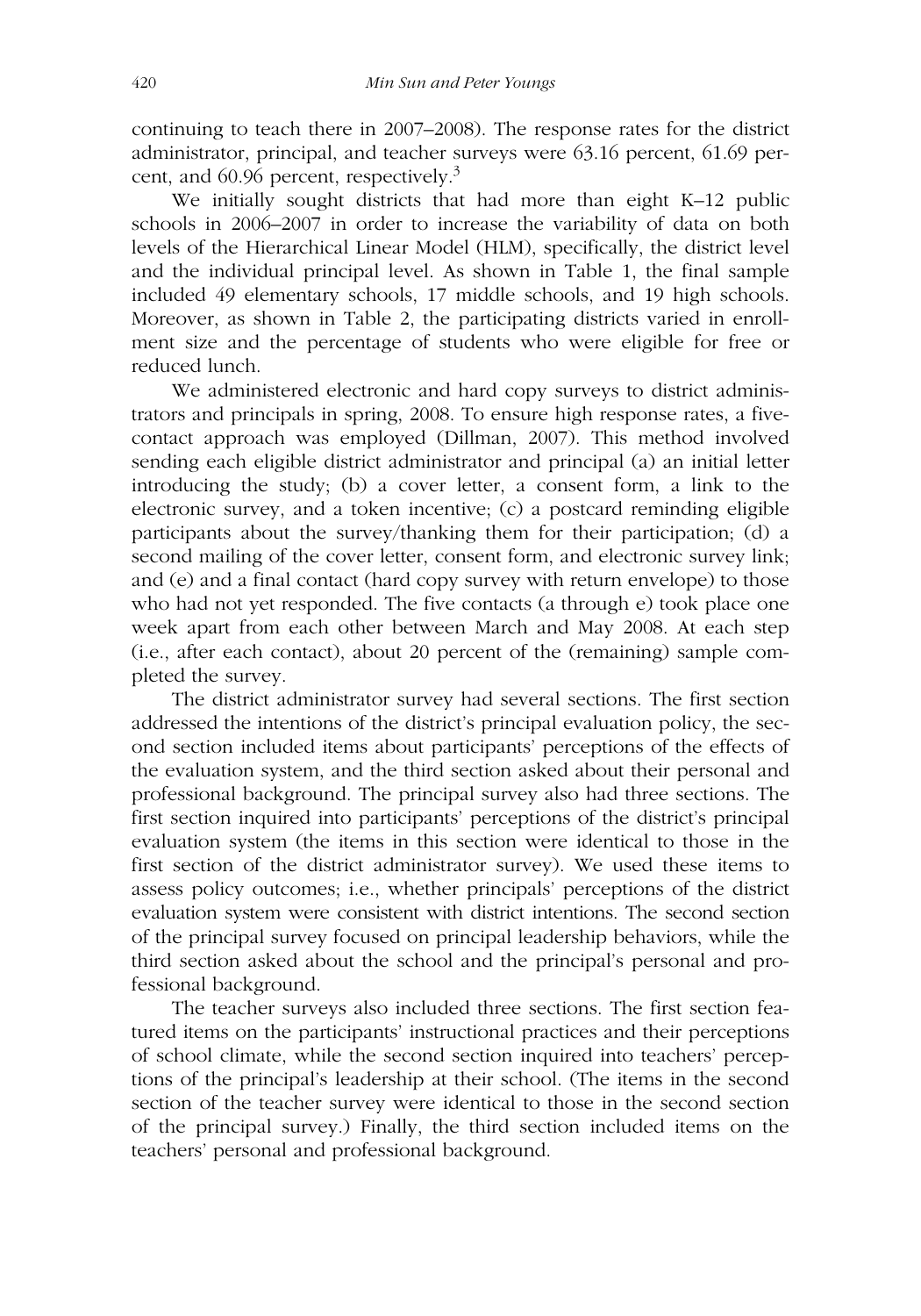| District ID    | School<br>levels | Number of schools<br>in each district | Percentage of schools<br>in each district (%) |
|----------------|------------------|---------------------------------------|-----------------------------------------------|
| $\mathbf{1}$   | Elementary       | 4                                     | 66.7                                          |
|                | Middle           | $\mathbf{1}$                          | 16.7                                          |
|                | High             | $\mathbf{1}$                          | 16.7                                          |
|                | Total            | 6                                     | 100.0                                         |
| $\overline{2}$ | Elementary       | 5                                     | 71.4                                          |
|                | Middle           | $\mathbf{1}$                          | 14.3                                          |
|                | High             | $\mathbf{1}$                          | 14.3                                          |
|                | Total            | $\overline{7}$                        | 100.0                                         |
| 3              | Elementary       | $\overline{c}$                        | 66.7                                          |
|                | Middle           | $\mathbf{1}$                          | 33.3                                          |
|                | Total            | $\mathfrak{Z}$                        | 100.0                                         |
| 4              | Elementary       | $\overline{4}$                        | 40.0                                          |
|                | Middle           | $\overline{\mathbf{3}}$               | 30.0                                          |
|                | High             | $\overline{\mathbf{3}}$               | 30.0                                          |
|                | Total            | 10                                    | 100.0                                         |
| 5              | Elementary       | 3                                     | 60.0                                          |
|                | High             | $\overline{c}$                        | 40.0                                          |
|                | Total            | 5                                     | 100.0                                         |
| 6              | Elementary       | $\overline{4}$                        | 50.0                                          |
|                | Middle           | $\overline{4}$                        | 50.0                                          |
|                | Total            | 8                                     | 100.0                                         |
| 7              | Elementary       | 5                                     | 50.0                                          |
|                | Middle           | $\overline{c}$                        | 20.0                                          |
|                | High             | $\overline{\mathbf{3}}$               | 30.0                                          |
|                | Total            | 10                                    | 100.0                                         |
| 8              | Elementary       | $\overline{c}$                        | 66.7                                          |
|                | High             | $\mathbf{1}$                          | 33.3                                          |
|                | Total            | $\overline{\mathbf{3}}$               | 100.0                                         |
| 9              | Elementary       | $\overline{c}$                        | 40.0                                          |
|                | Middle           | $\mathbf{1}$                          | 20.0                                          |
|                | High             | $\overline{c}$                        | 40.0                                          |
|                | Total            | 5                                     | 100.0                                         |
| 10             | Elementary       | $\overline{\mathbf{3}}$               | 50.0                                          |
|                | Middle           | $\mathbf{1}$                          | 16.7                                          |
|                | High             | $\overline{c}$                        | 33.3                                          |
|                | Total            | 6                                     | 100.0                                         |
| 11             | Elementary       | 4                                     | 66.7                                          |
|                | Middle           | $\mathbf{1}$                          | 16.7                                          |
|                | High             | $\mathbf{1}$                          | 16.7                                          |
|                | Total            | 6                                     | 100.0                                         |
| 12             | Elementary       | 6                                     | 75.0                                          |
|                | Middle           | $\mathbf{1}$                          | 12.5                                          |
|                | High             | $\mathbf{1}$                          | 12.5                                          |
|                | Total            | 8                                     | 100.0                                         |
| 13             | Elementary       | 5                                     | 62.5                                          |
|                | Middle           | $\mathbf{1}$                          | 12.5                                          |
|                | High             | $\overline{c}$                        | 25.0                                          |
|                | Total            | 8                                     | 100.0                                         |

**TABLE 1** Number and Percentage of Schools in Each District by Educational Levels.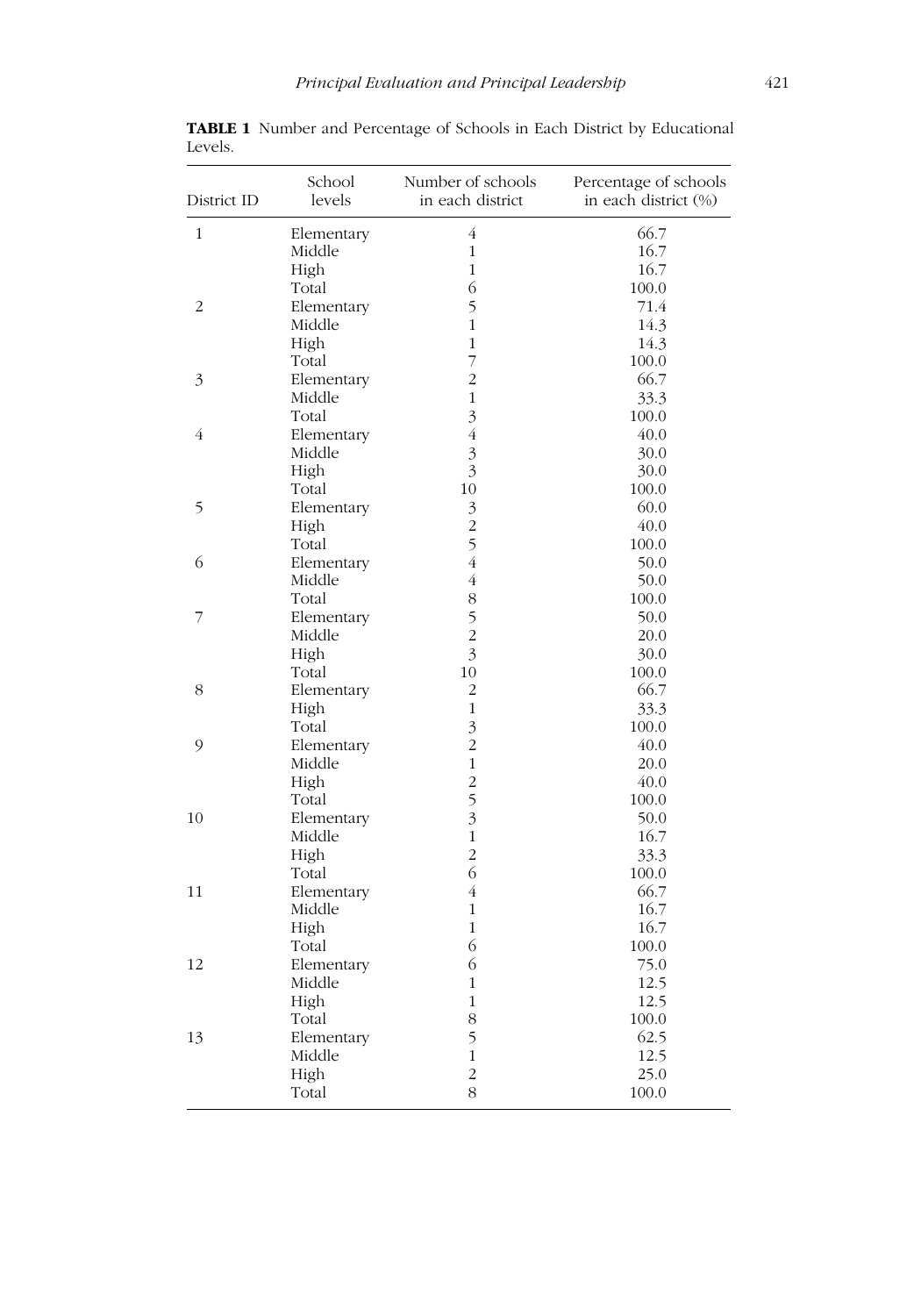| District IDs   | Enrollment | Percent of FRP<br>lunch $(\%)$ |
|----------------|------------|--------------------------------|
| 1              | 16,656     | 15.90                          |
| 2              | 6.944      | 66.75                          |
| $\mathfrak{Z}$ | 4,408      | 11.77                          |
| $\overline{4}$ | 12,090     | 10.96                          |
| 5              | 8.835      | 4.93                           |
| 6              | 10,569     | 16.70                          |
| 7              | 17,088     | 8.73                           |
| 8              | 18,696     | 8.19                           |
| 9              | 11,187     | 42.29                          |
| 10             | 10,542     | 28.74                          |
| 11             | 15,654     | 10.89                          |
| 12             | 15,304     | 28.51                          |
| 13             | 13,541     | 45.28                          |

**TABLE 2** District Enrollment Size and Percentage of Students Who Were Eligible for Free or Reduced Price Lunch in 2006–2007.

#### **MEASURES**

We built a Hierarchical Linear Model (HLM) with two-level and three-level applications to examine the impact of district principal evaluation policy on principals' leadership behaviors. In this section, we present the dependent measures and the predictors used in the model. Each of the dependent variables was associated with a key aspect of learning-centered leadership.

### Dependent Variable 1: Setting High Goals for Student Learning

Five items in the principal survey measured principals' perceptions of the extent to which they established and maintained rigorous goals for student learning. The items were as follows: "Develop goals that seek improvement over current levels of academic performance," "Frame the school's academic goals in terms of staff responsibilities for meeting them," "Develop goals that are easily translated into classroom objectives by teachers," "Refer to the school's academic goals in informal settings with teachers (e.g., coffee hours)," and "Discuss the school's academic goals in formal settings with teachers (e.g., faculty meetings)." For these and the other items associated with the dependent variables (described below), principals rated their leadership according to the following 4-point scale: "not at all," "some extent," "moderate extent," and "great extent." These five items were aggregated into one composite dependent variable by taking the mean based on factor analysis<sup>4</sup> ( $\alpha$  = 0.85).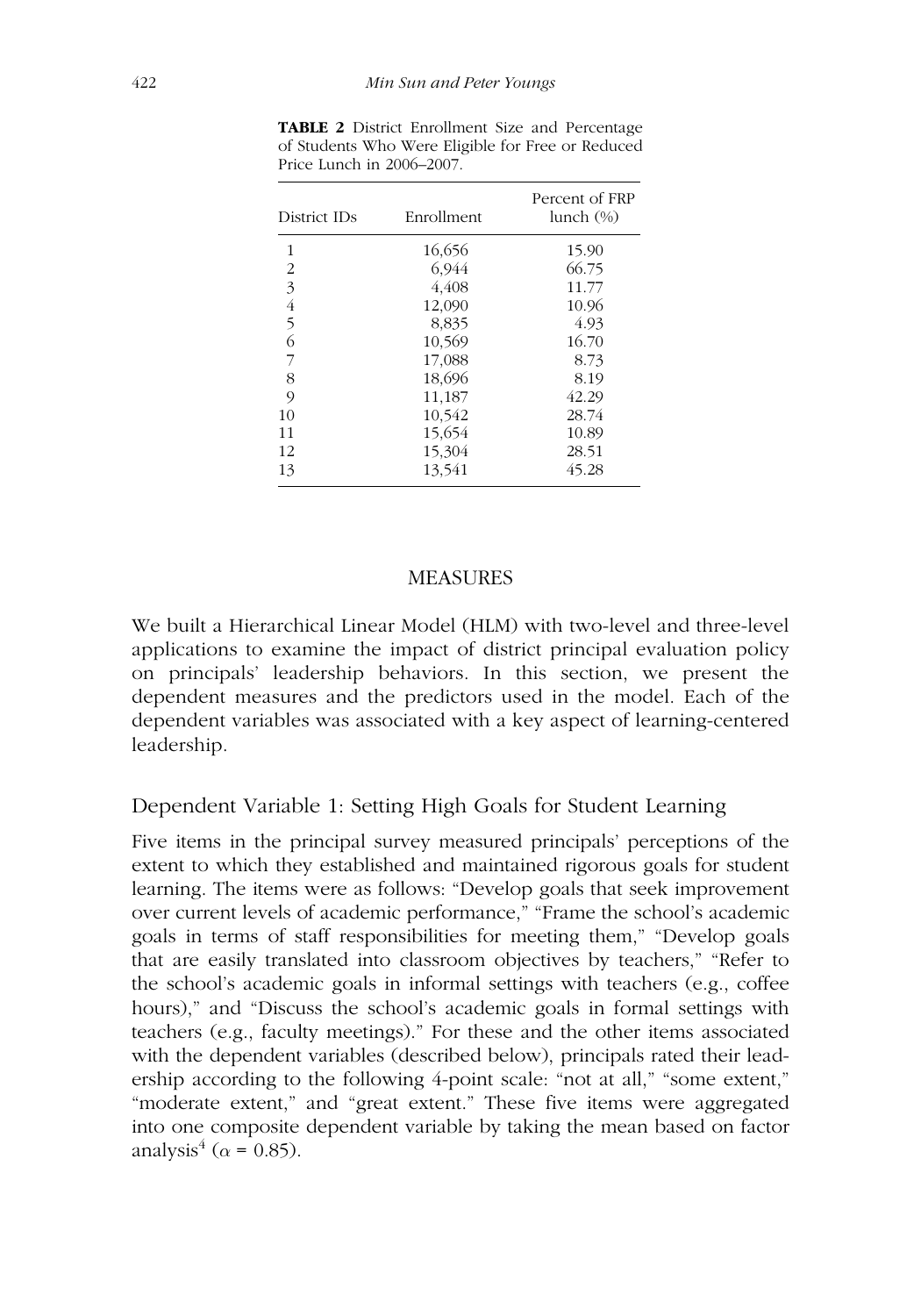# Dependent Variable 2: Coordinating Curriculum

Principals' perceptions of their efforts to enact and coordinate a demanding academic curriculum were represented by the mean rating of five items ( $\alpha$  = 0.82). The items included "Make clear who is responsible for coordinating the curriculum across grade levels (e.g., assistant principal, or a teacher)," "Ensure that the school's academic goals are translated into common curricular objectives and classroom activities," "Draw on the results of schoolwide testing when making curricular decisions," "Assess the overlap between the school's curricular objectives and the achievement test(s) used for program evaluation," and "Participate actively in reviewing or selecting curricular materials."

# Dependent Variable 3: Developing and Enforcing Academic Standards

The measure of how principals developed and enforced academic standards to promote student learning was the mean of two components: "Make known what is expected of students at different grade levels" and "Support teachers when they enforce academic policies" ( $\alpha$  = 0.80).

# Dependent Variable 4: Supporting Instruction

Principals' perceptions of their efforts to support and monitor instruction were represented by the mean of six items, including "Point out specific strengths in teacher instructional practices in post observation conferences," "Note specific weaknesses of the teacher's instructional practices in written evaluations," "Distribute journal articles to teachers on a regular basis," "Arrange for outside speakers to make presentations on instruction at faculty meetings," "Provide time to discuss instructional issues with teachers," and "Develop or find the appropriate instructional program(s) for students whose test results indicate a need" ( $\alpha$  = 0.83).

# Independent Measures

As we mentioned before, both the district administrator survey and the principal survey included items concerning principal evaluation policy. We used the same items to measure principals' perceptions of district evaluation policy (policy outcomes) and district administrators' perceptions of the policy (policy intentions).

# Predictor 1: Principal Perceptions of the Purpose of Evaluation

As noted, based on previous research, we expected that when the purpose of principal evaluation was to promote school restructuring, support school leader professional development, and/or hold leaders accountable for student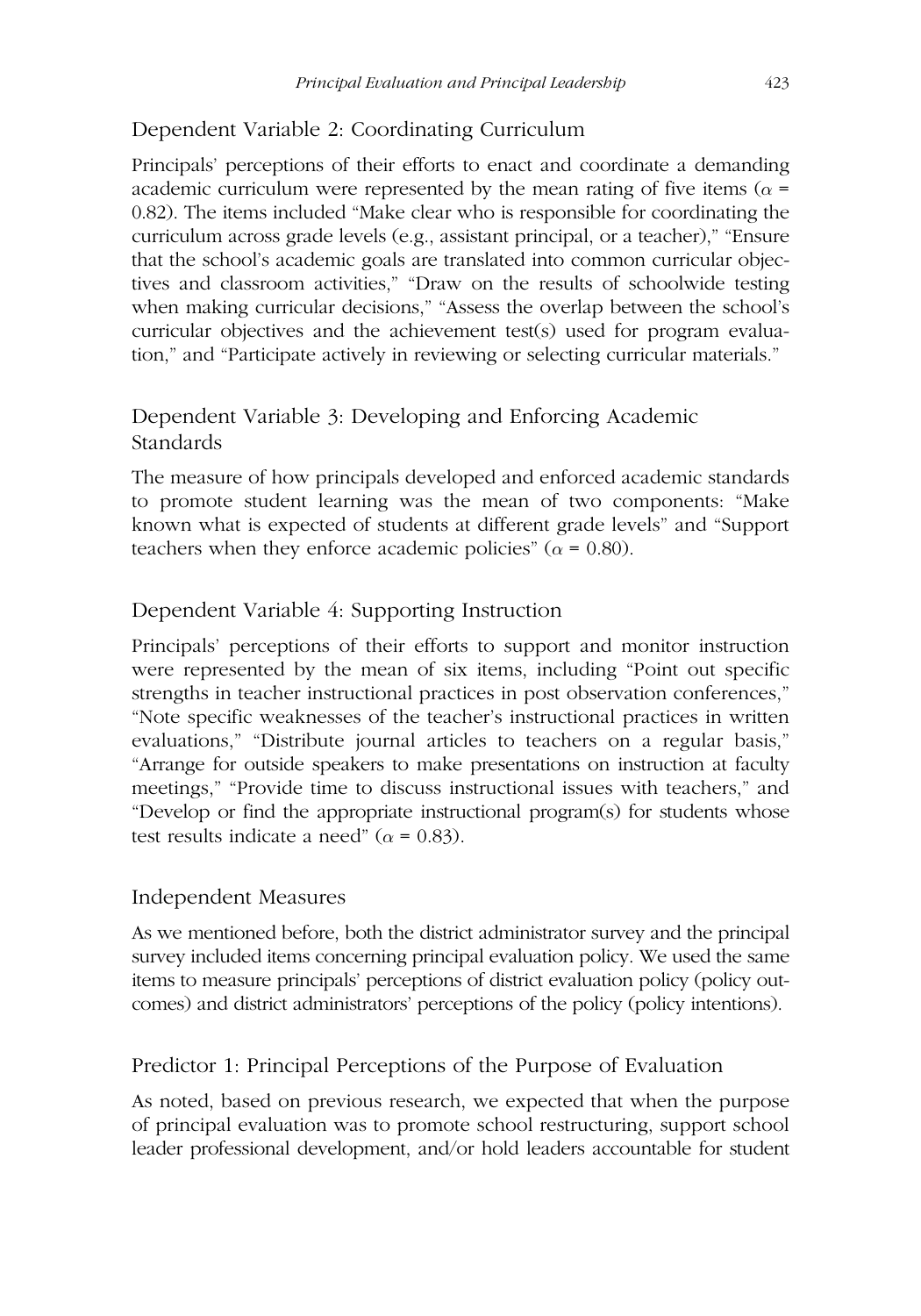learning, evaluation was likely to lead to learning-centered leadership behaviors. Items in the principal survey asked whether principal evaluation addressed one or more of the following purposes: (a) to provide information for use in making decisions about hiring, principal promotion, (re)assignment, and contract renewal within the district; (b) to provide evidence for use in determining merit salary increases or sanctions for principals; (c) to promote the professional development of principals; (d) to facilitate school restructuring; and (e) to hold principals accountable for student achievement. For these and the items associated with the other three predictor variables (described below), principals rated their district's principal evaluation system according to the following 4-point scale: "not at all," "some extent," "moderate extent," and "great extent." Factor analysis indicated that three of these items—c, d, and e—were one factor ( $\alpha$  = 0.76). We then aggregated them into one composite variable by the mean.

### Predictor 2: Principal Perceptions of the Focus of Evaluation

We wanted to examine whether principal evaluation could help school leaders to develop learning-centered leadership behaviors if it emphasized their (a) knowledge and skills, (b) behaviors, and (c) professional relationships, as opposed to their individual traits, personality, or dispositions. Further, we also wanted to consider whether a focus in evaluation on (d) school organizational impacts on school climate and student achievement would be related to learning-centered leadership. One composite variable was created by taking the sum of six items that addressed a, b, c, and d ( $\alpha$  = 0.85).

# Predictor 3: Principal Perceptions of the Leadership Activities Evaluated by the District

We also wanted to investigate whether principal evaluation that addressed instructional leadership activities had an effect on learning-centered leadership. Four items inquired into principals' perceptions of the extent to which district evaluation focused on noninstructional leadership activities, including communication with community organizations, faculty meetings, school assemblies, and extracurricular activities. On the other hand, six items asked about school leaders' perceptions regarding the extent to which district evaluation covered instructional leadership activities, including school goal setting, curriculum design, teacher evaluation, providing professional development for teachers, monitoring student learning during school time, and focusing on meeting Adequate Yearly Progress. One composite variable was created by taking the sum of the six items that addressed instructional leadership activities ( $\alpha$  = 0.89).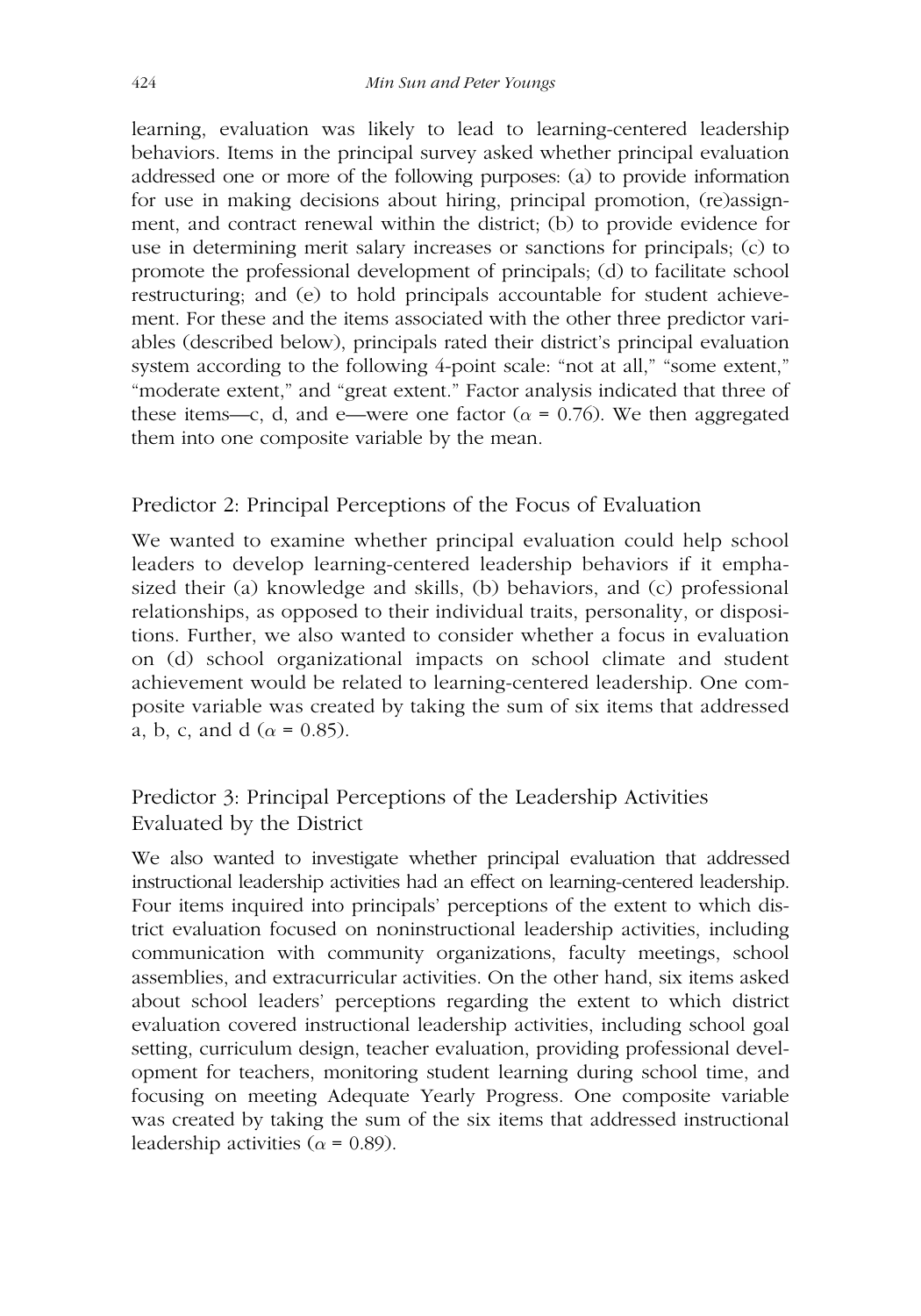Two Covariates at the Principal Level: Principal's Working Experience as a Principal and Principal's Working Experience as a Full-Time Teacher in K–12 Schools

Principals could rate their working experiences as a principal and as a fulltime K–12 teacher according to the following 5-point scale: less than 1 year, 1–3 years, 4–8 years, 9–12 years, and more than 13 years.

### Five Covariates at the District Level

We included five district-level covariates in some models, including district evaluation purposes, evaluation foci, evaluated leadership activities, enrollment size, and the percentage of students who were eligible for free or reduced lunch.

To measure district policy intentions, we aggregated three covariates from the district administrator surveys by using the same items as those used to generate the predictors from the principal surveys: evaluation purposes, evaluation foci, and evaluated leadership activities. Moreover, data on district enrollment size and the percentage of students eligible for free or reduced lunch were generated from the 2006–2007 CEPI data.

### Missing Data

We had a small amount of missing data (from 4.7 percent to 5.9 percent) for each of the four dependent variables: setting high goals for student learning, coordinating curriculum, developing and enforcing academic standards, and supporting instruction. For the five independent variables and the covariates at the individual level, the percentage of missing data ranged from 5.2 to 8.3 percent. The district-level variables of "enrollment size" and "students eligible for free/reduced lunch" did not contain any missing data, while we had a relatively large proportion of missing values (16.1 percent) for each of the following variables: "district evaluation purpose," "district evaluation focus," and "district leadership activities emphasized in district evaluation."

Contextual replacement methods (Frank et al., 2008) were used to account for the missing data. Basically, when values were missing from a principal survey with regard to principal leadership behaviors (level-1), we used the average of teachers' ratings of principal leadership in that school to replace the missing values. Similarly, when values were missing from a district administrator survey with regard to principal evaluation policy, we used the average of principals' ratings for evaluation policy in that district to replace the missing values. In comparison to other statistical imputation methods for replacing missing values, contextual replacement methods were most appropriate for this study for a few reasons. First, policy and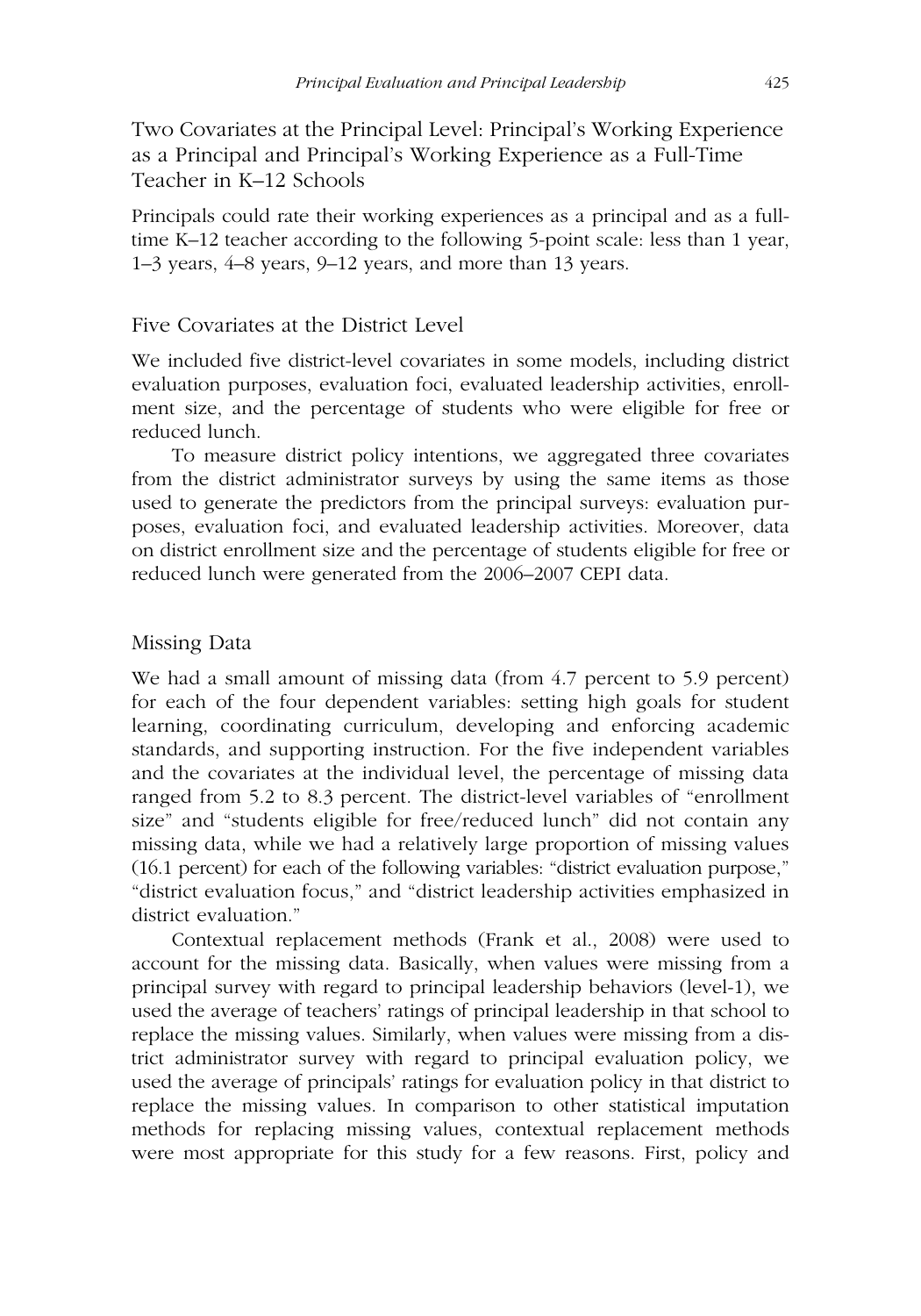leadership were undertaken within local social and political contexts in this study (Spillane, Reiser, & Reimer, 2002; Weatherley & Lipsky, 1977). Thus, it made more sense to use the average of teachers' responses in a specific school to replace missing data for the leadership behavior of that school's principal than to use other principals' behaviors from different school contexts to estimate the principal's behavior. Similarly, at the district level, it made more sense to use the average of principals' responses about district evaluation policy than to use data on evaluation policy from other district contexts.

Second, as discussed previously, there was considerable overlap between the items on the teacher and principal surveys and between the items on the principal and superintendent surveys. As a result, we had sufficient data from different parties (e.g., teachers and principals) to enable us to use replacement methods. Third, in a study (such as the one reported here) with a relatively small sample size, replacement methods that rely on a large sample size might not be suitable. Finally, we did not replace missing values for the variables of "working experience as a principal" or "working experience as a full-time teacher" because we did not have other information on these two variables.

#### MODELS

Due to the multilevel nature of the research design (repeated observations nested with principals, principals nested in districts), we built Hierarchical Linear Models  $(HLM)^5$  to investigate the effect of evaluation policy and practices on principal leadership (Raudenbush & Bryk, 2002). First, we built HLM models (HLM at its two-level application) for each of the four dependent variables (i.e., setting high goals for student learning, coordinating curriculum, developing and enforcing academic standards, and supporting instruction and learning) with same predictors and same covariates. These models were intended to help us understand the impact of evaluation policy on leadership in different areas. Second, because of the strong correlation among dependent variables, we built a two-level multivariate model (HMLM) to estimate how policy affected different leadership behaviors simultaneously. We then added covariate variables into this two-level multivariate model to develop a three-level HMLM (HMLM2) model, which allowed us to examine the interaction between evaluation policy intentions and outcomes.

Before finalizing the first set of models described above, we formulated four unconditional models to examine variance components associated with each dependent variable (see Table 3). In general, for these four models, approximately 90 percent of the variance was located at level-1 (individual principal level), and about 10 percent of the variance at level-2 (district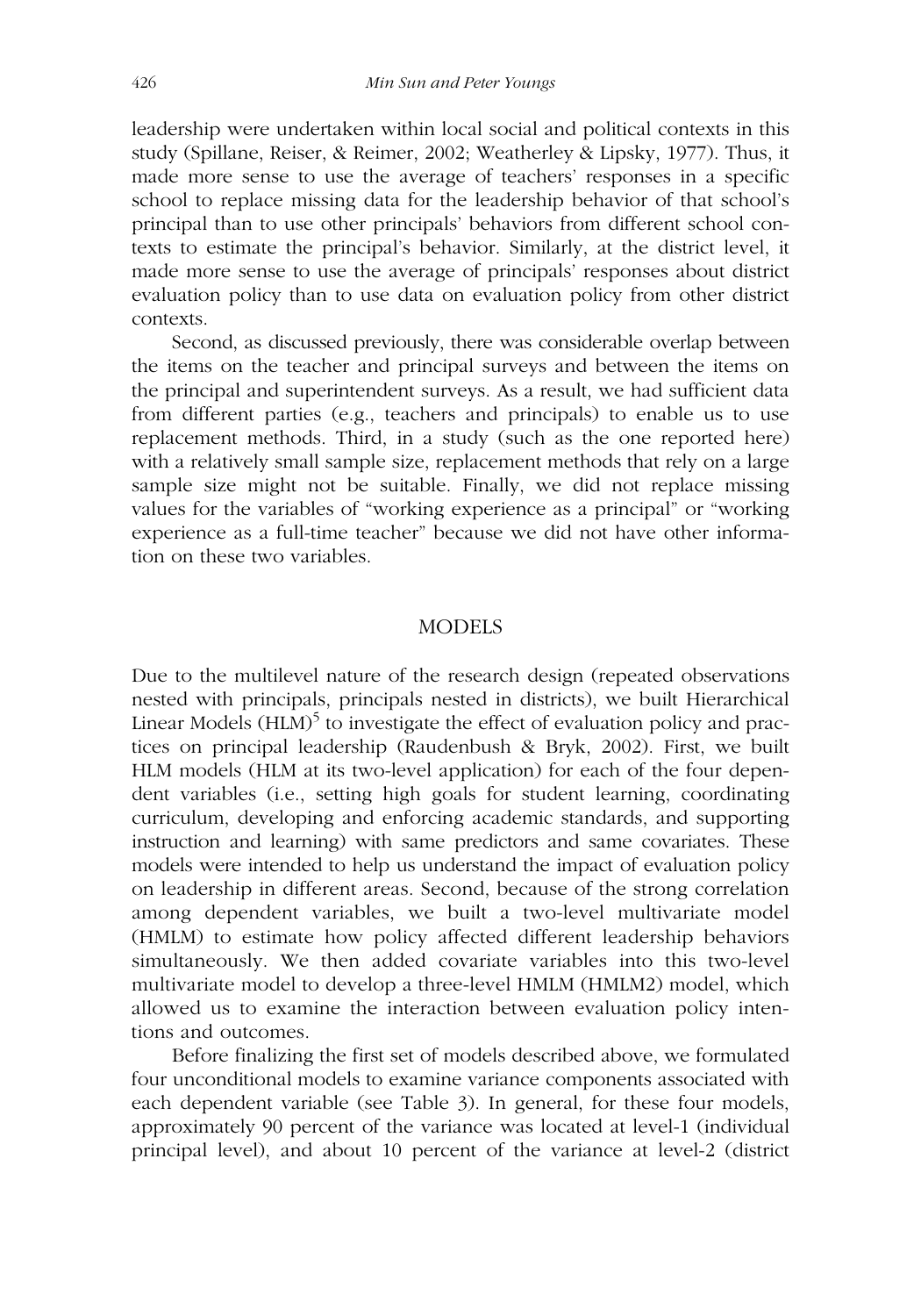| Models  | Level-1<br>variance | Level-2<br>variance | Total<br>variance | Percent<br>of level-1<br>variance $(\%)$ | Percent<br>of level-2<br>variance $(\%)$ | Chi-square<br>level-1<br>vs. level-2 |
|---------|---------------------|---------------------|-------------------|------------------------------------------|------------------------------------------|--------------------------------------|
| Model 1 | 0.280               | 0.043               | 0.323             | 86.54                                    | 13.46                                    | 24.230 (0.019)**                     |
| Model 2 | 0.352               | 0.036               | 0.388             | 90.72                                    | 9.28                                     | $20.093(0.065)^*$                    |
| Model 3 | 0.284               | 0.008               | 0.292             | 97.29                                    | 2.71                                     | 13.800 (0.313)                       |
| Model 4 | 0.234               | 0.031               | 0.264             | 88.44                                    | 11.56                                    | 22.154 (0.036)**                     |

**TABLE 3** Variance Components of Four HLM Models.

Notes: The dependent variable of model 1 is "setting high goals for student learning." Dependent Variable in model 2 is "coordinating curriculum," in model 3 "developing and enforcing academic standards," and in model 4 "supporting instruction."

P-values of chi-square statistics are reported in parentheses. \*p  $\leq 0.1$ ; \*\*p  $\leq 0.05$ ; \*\*\*p  $\leq 0.001$ .

level). In the model with the dependent variable "developing and enforcing academic standards," the proportion of variance at level-2 was much smaller relative to that at level-1. But the variance components at level were significant in the other three models.

We then tested models by adding predictors at level-1 and covariates at level-2. As shown in Table 4, a significant correlation was evident among three predictors: principals' perceptions of evaluation purpose, perceptions of evaluation focus, and perceptions of the leadership activities emphasized by evaluation system. In view of the strong correlation among these three predictors, we decided to add them separately into the model to avoid collinearity, along with two covariates (working experience as a principal and working experience as a teacher) at level-1, and two covariates at level-2 (district enrollment size and the percentage of students eligible for free or reduced lunch). The general model can be specified as follows:

Level-1 Model

 $Y_{ij} = \beta_{0j} + \beta_{1j}$  (Perceived Eval Purposes<sub>*ij*</sub>) +  $\beta_{2j}$  (Perceived Eval Foci<sub>*ij*</sub>)

+  $\beta_{3j}$  (Perceived Eval Leadership Activities<sub>*ij*</sub>) +  $\beta_{4j}$ (Exp as Principal<sub>*ij*</sub>)</sub>

 $+ \beta_{5j}$  (Exp as Teacher<sub>ij</sub>) +  $\varepsilon_{ij}$ 

Level-2 Model

 $\beta_{0j} = \gamma_{00} + \gamma_{01}(\text{Enroll}_j) + \gamma_{02}(\text{FRL}_j) + \upsilon_{0j}$ 

- $\beta_{1j} = \gamma_{01}$
- $\beta_{2j} = \gamma_{02}$
- $\beta_{3j} = \gamma_{03}$

 $\beta_{4j} = \gamma_{04}$ 

 $\beta_{5j} = \gamma_{05}$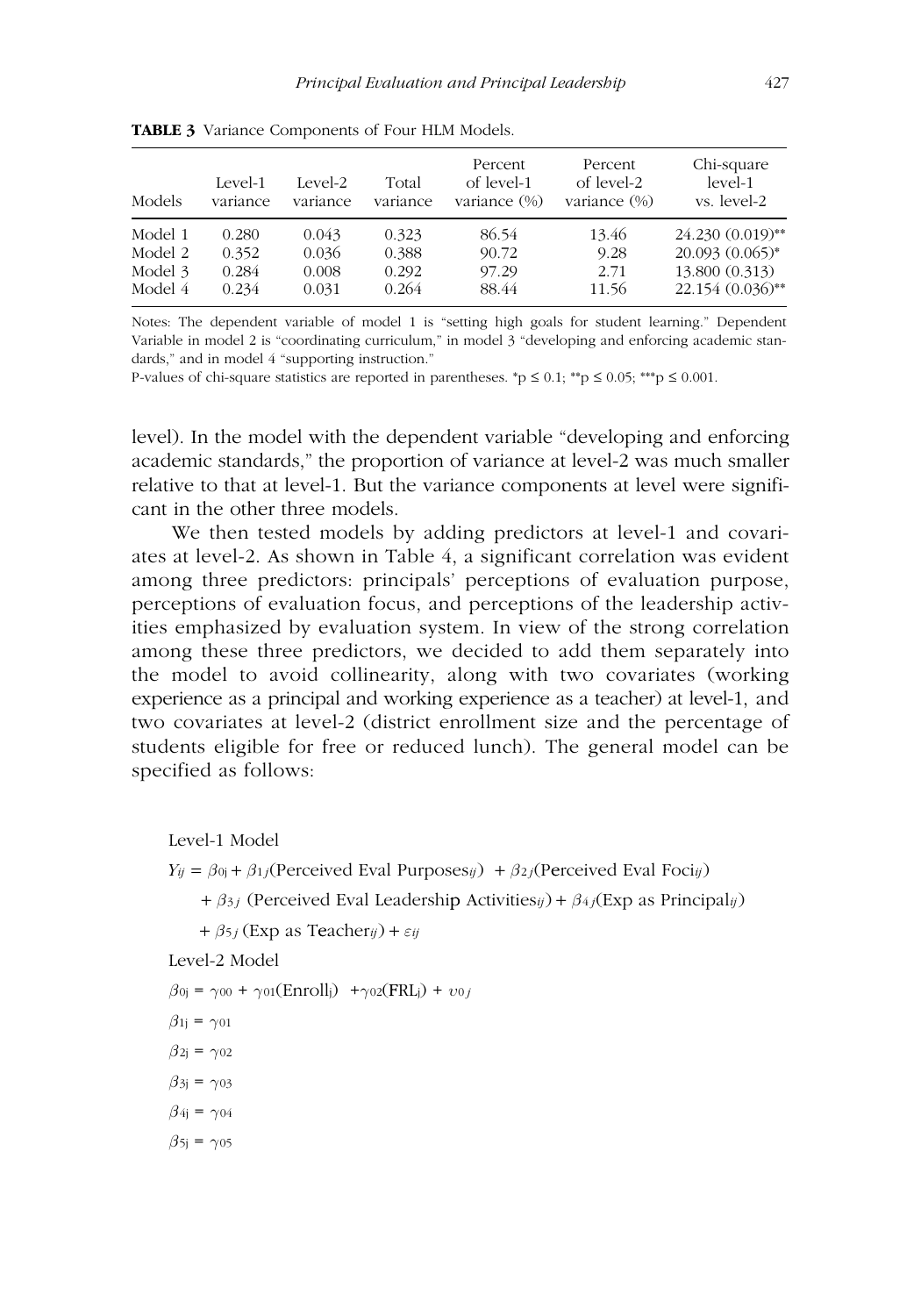|                                                                            | Principal perception<br>of evaluation<br>purpose | Principal perception<br>of evaluation<br>focus | Principal perception<br>of leadership acts.<br>emphasized<br>in evaluation |
|----------------------------------------------------------------------------|--------------------------------------------------|------------------------------------------------|----------------------------------------------------------------------------|
| Principal Perception of<br><b>Evaluation Purpose</b>                       | 1                                                | $0.378(0.0003)$ ***                            | $0.505 \leq 0.0001$ <sup>***</sup>                                         |
| Principal Perception of<br>Evaluation Focus                                | $0.378(0.0003)$ ***                              |                                                | $0.484 \leq 0.0001$ <sup>***</sup>                                         |
| Principal Perception of<br>Leadership Acts.<br>Emphasized<br>in Evaluation | $0.505 \leq 0.0001$ <sup>***</sup>               | $0.484 \leq 0.0001$ <sup>***</sup>             | 1                                                                          |

**TABLE 4** Pearson Correlation Coefficients Among Independent Variables.

Notes: P-values are reported in parentheses. \*p  $\leq 0.1$ ; \*\*p  $\leq 0.05$ ; \*\*\*p  $\leq 0.001$ .

- *Yij*: Principal i's leadership behaviors in district j; behaviors can include dependent variable 1 (setting high goals for student learning), dependent variable 2 (coordinating curriculum), dependent variable 3 (developing and enforcing academic standards), and dependent variable 4 (supporting instruction)
- $\beta_{0i}$ : The intercept
- $\beta_{1j}$ : The effect of perceptions of principal i in district j of evaluation purpose
- $\beta_{2j}$ : The effect of perceptions of principal i in district j of evaluation focus
- $\beta_{3j}$ : The effect of perceptions of principal i in district j of leadership activities emphasized in evaluation
- $\beta_{4j}$ : The effect of years of experience working as a principal for principal i in district j
- $\beta_{5j}$ : The effect of years of experience working as a full-time teacher for principal i in district j
- $\varepsilon_{ij}$ : The error term at level-1
- $\gamma_{01}$ : The effect of enrollment size in district j
- $\gamma_{02}$ : The effect of percentage of students eligible for free or reduced lunch in district j
- $v_{0j}$ : The error term at level-2

After examining dependent variables individually, we built a two-level HMLM model to examine how predictors and covariates affected the four dependent variables simultaneously. It is important to account for the four dependent variables and the correlations among them in the two-level HMLM model because the four dependent variables are highly correlated with each other, as shown in Table 5. In other words, we treated these four dependent variables as a single construct, which can be referred to as learning-centered leadership.

In addition, we compared three different models (an unrestricted model, a homogeneous level-1 variance model, and a heterogeneous level-1 variance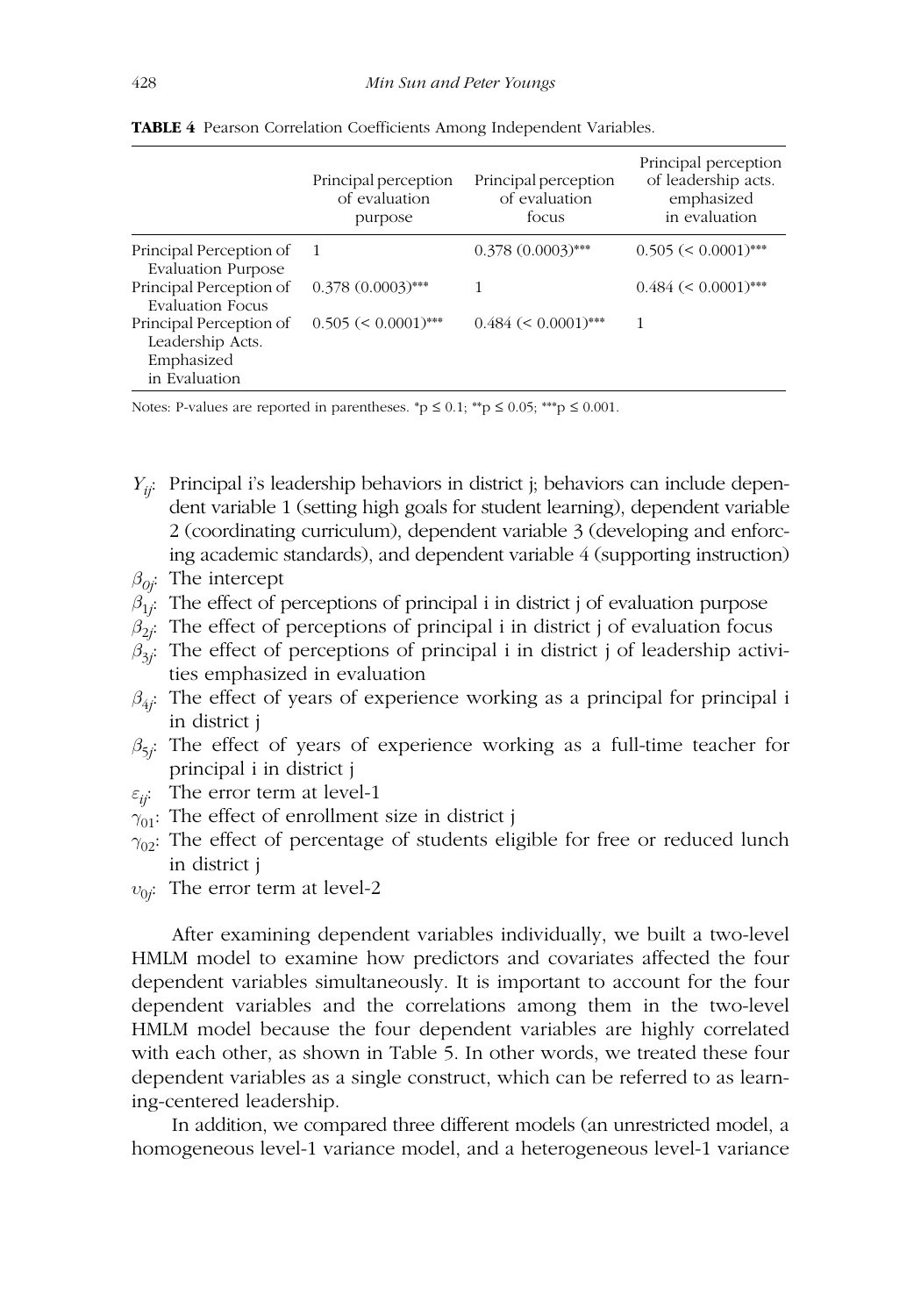|                                              | Setting high<br>goals for student<br>learning | Coordinating<br>curriculum | Developing $/$<br>enforcing<br>academic<br>standards | Supporting<br>instruction  |
|----------------------------------------------|-----------------------------------------------|----------------------------|------------------------------------------------------|----------------------------|
| Setting High Goals<br>for Student Learning   | 1                                             | 0.685<br>$(< 0.0001)$ ***  | 0.577<br>$(< 0.0001)$ ***                            | 0.535<br>(< 0.0001)<br>*** |
| Coordinating Curriculum                      | 0.685<br>$(< 0.0001)$ ***                     | 1                          | 0.498<br>$(< 0.0001)$ ***                            | 0.616<br>(< 0.0001)<br>*** |
| Developing / Enforcing<br>Academic Standards | 0.577<br>$(< 0.0001)$ ***                     | 0.498<br>$(< 0.0001)$ ***  | 1                                                    | 0.493<br>(< 0.0001)<br>*** |
| Supporting Instruction                       | 0.535<br>(< 0.0001)<br>***                    | 0.616<br>$(< 0.0001)$ ***  | 0.493<br>(< 0.0001)<br>***                           | 1                          |

TABLE 5 Pearson Correlation Coefficients among Dependent Variables.

Notes: P-values are reported in parentheses. \*p  $\leq 0.1$ ; \*\*p  $\leq 0.05$ ; \*\*\*p  $\leq 0.001$ .

model) and concluded that the unrestricted model fit the data better than the homogeneous and heterogeneous models. This is because  $\chi^2$  statistics showed that we had to reject the hypotheses and accept the alternative hypothesis that the unrestricted model was a better fit than a) the homogeneous model ( $\chi^2$  = 32.275 and p-value  $\leq$  0.0005) and b) the heterogeneous model ( $\chi^2$  = 23.145 and p-value  $\leq$  0.001). The model can be simplified as follows:

Level-1 Model

 $Y_{mi} = (IND1_{mi}) (Set \text{Goal}_{Si1})^* + (IND2_{mi}) (Coordinate \text{Current} (Umn2i))^*$ 

+ (IND3mi) (Academic Standards3i)<sup>\*</sup> + (IND4mi) (Support Instruction4i)<sup>\*</sup>

 $Y$ <sup>\*</sup> $mi = \pi$ <sub>0</sub>*i* +  $\varepsilon$ *mi* 

Level-2 Mode l

 $\pi$ <sub>0*i*</sub> =  $\beta$ <sub>00</sub> +  $\beta$ <sub>01</sub>(Perceived Eval Purposes<sub>*i*</sub>) +  $\beta$ <sub>02</sub>(Perceived Eval Foci<sub>*j*</sub>)</sub>

- +  $\beta$ <sub>03</sub>(Perceived Eval Leadership Activities<sub>*j*</sub>) +  $\beta$ <sub>04</sub>(Exp as Principal*j*)
- $+ \beta$ <sub>05</sub>(Exp as Teacher<sub>j</sub>)

 $Y_{mi}$ : The dependent variables in this study, m, can be  $1^{st}$ ,  $2^{nd}$ ,  $3^{rd}$ , and  $4^{th}$ 

- IND1: Indicator of the 1<sup>st</sup> dependent variable
- IND2: Indicator of the 2<sup>nd</sup> dependent variable
- IND3: Indicator of the  $3<sup>rd</sup>$  dependent variable
- IND4: Indicator of the  $\frac{1}{2}$ <sup>th</sup> dependent variable
	- $\pi_{0i}$ : The intercept at level-1
	- $\varepsilon_{mi}$ : The error term at level-1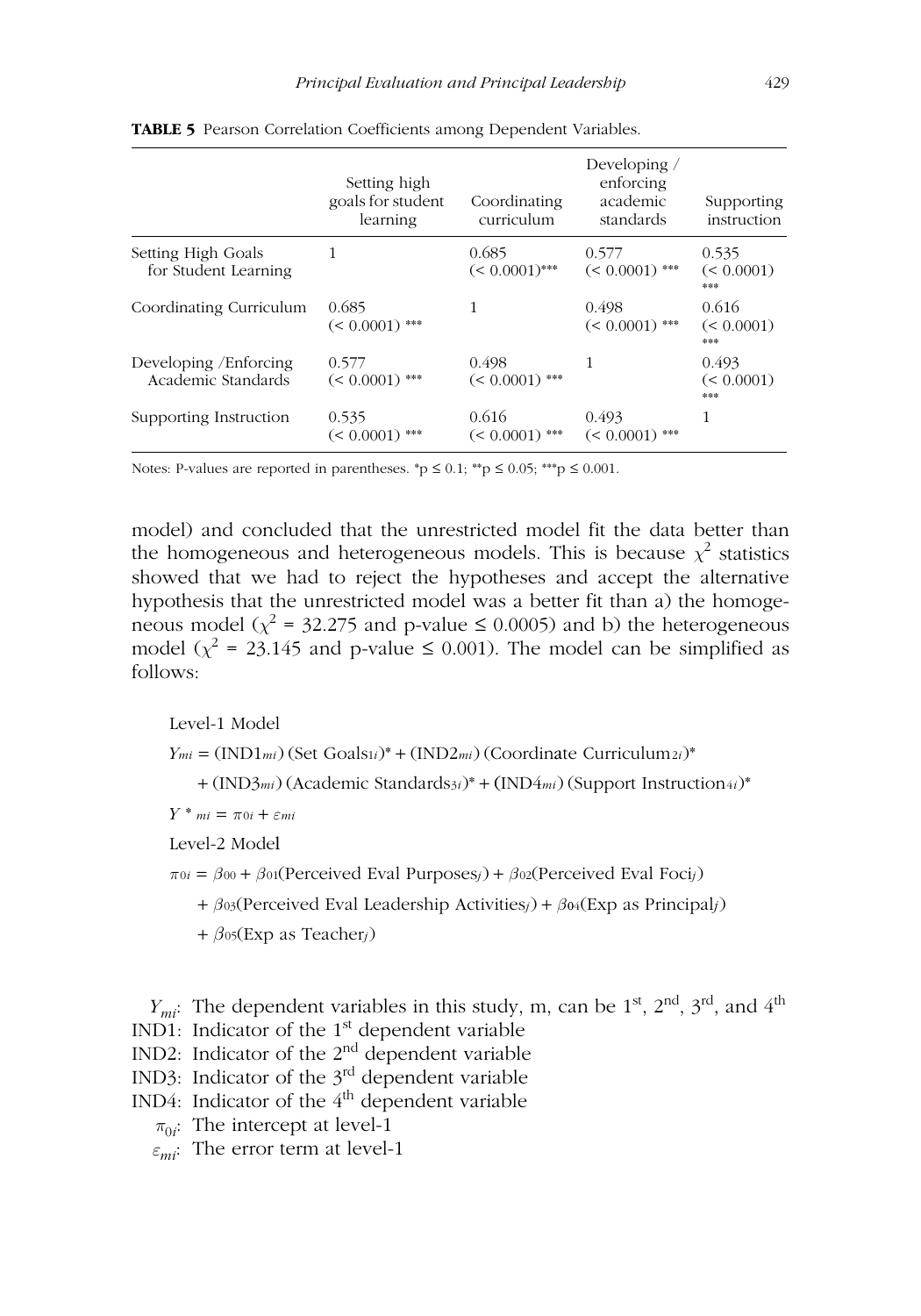- $\beta_{00}$ : The intercept at level-2
- $\beta_{01}$ : The effect of perceptions of principal j of evaluation purpose
- $\beta_{02}$ : The effect of perceptions of principal j of evaluation focus
- $\beta_{03}$ : The effect of perceptions of principal j of leadership activities emphasized in evaluation
- $\beta_{04}$ : The effect of experiences as a principal by principal j
- $\beta_{05}$ : The effect of experiences as a full-time teacher by principal j

Finally, we added a third level to the previous two-level HMLM by including the covariates at the district level. This model enabled us to examine the interaction between evaluation policy intentions (i.e., district administrators' perceptions of evaluation policy) and policy outcomes (as perceived by principals). We also compared three different models (an unrestricted model, a homogeneous level-1 variance model, and a heterogeneous level-1 variance model) and concluded that the unrestricted model better fit our data than homogeneous and heterogeneous models. This was due to the fact that  $\chi^2$  statistics provided support for rejecting the hypotheses and accepting the alternative hypothesis that the unrestricted model was a better fit than a) the homogeneous model ( $\chi^2$  = 31.66, p-value  $\leq$  0.0005) or b) the heterogeneous model ( $\chi^2$  = 24.41, p-value  $\leq$  0.0005) as detailed in Table 4. The model can be simplified as:

Level-1 Model

*Ymij* = (IND1*mij*) (Set Goals1*ij*)\*+(IND2*mij*) (Coordinate Curriculum2*ij*)\*

+ (*IND*3*mij*) (Academic Standards3*ij*)\*+ (IND4*mij*) (Support Instruction4*ij*)\*

 $Y^*$ *mij* =  $\pi 0$ *ij* +  $\varepsilon$ *mij* 

Level-2 Model

 $\pi$ <sup>0i</sup> =  $\beta$ <sup>00</sup>*j* +  $\beta$ <sup>01</sup>*j*(Perceived Eval Purposes<sub>i</sub>*j*) +  $\beta$ <sup>02</sup>*j*(Perceived Eval Foci<sub>i</sub>*j*)

+  $\beta$ 03 *j*(Perceived Eval Leadership Activities *ij*) +  $\beta$ 04 *j*(Exp as Principal *ij*)

 $+ \beta$ 05 *j*(Exp as Teacher<sub>ij</sub>)

Level-3 Model

 $\beta_{00j} = \gamma_{000} + \gamma_{001}(\text{Enroll}_j) + \gamma_{002}(\text{FRL}_j) + v_j$  $\beta_{01j} = \gamma_{010} + \gamma_{011}$ (District Eval Purposes<sub>j</sub>)  $\beta$ 02*j* =  $\gamma$ 020 +  $\gamma$ 021(District Eval Contents*j*)  $\beta_{03j} = \gamma_{030} + \gamma_{031}$ (District Eval Leadership Activties*j*)  $\beta$ **0**4*j* =  $\gamma$ 040  $\beta_{05j} = \gamma_{050}$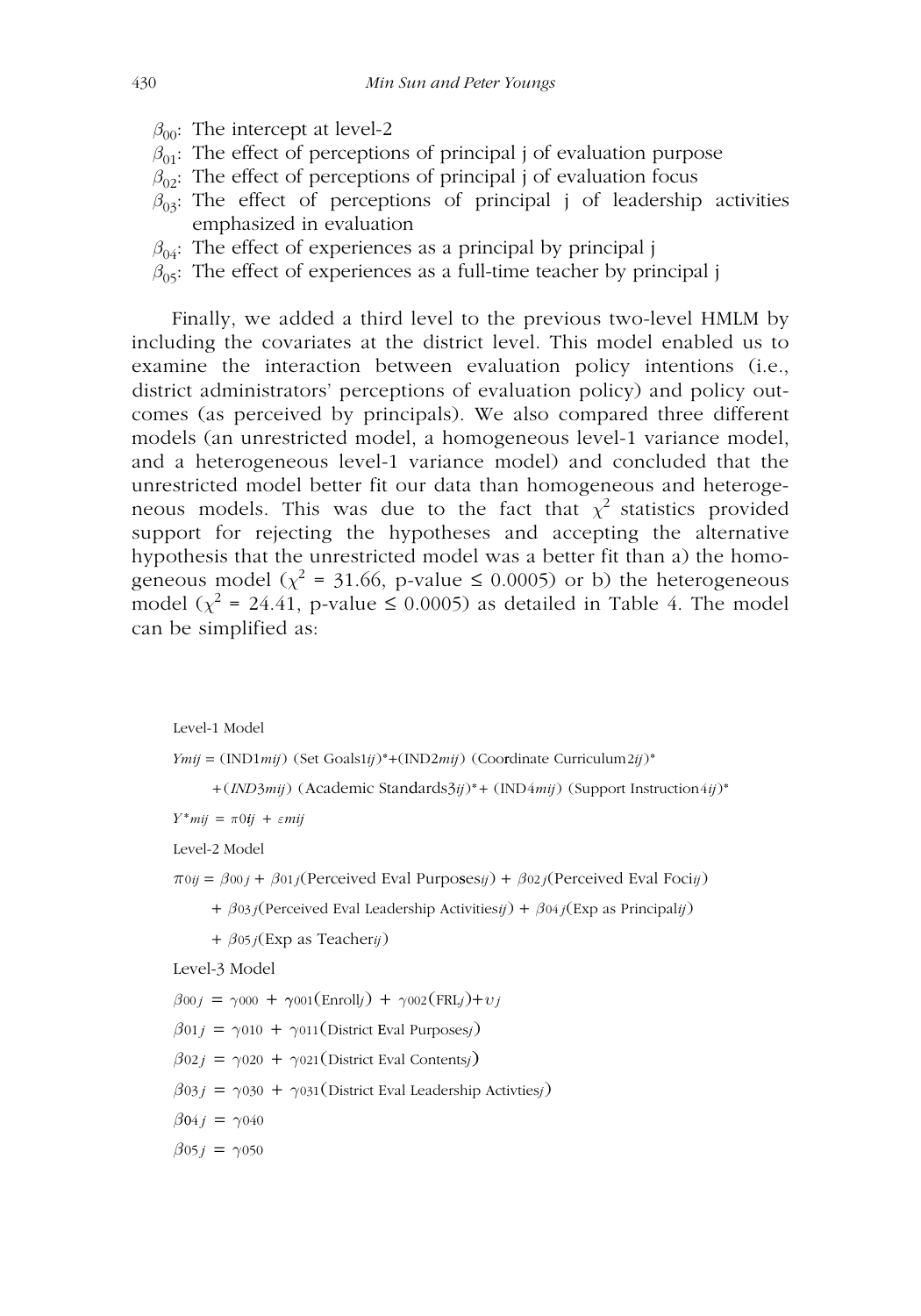- $\gamma_{011}$ : The impact of district intended evaluation purpose on principals' perceptions of evaluation purpose
- $\gamma_{021}$ : The impact of district intended evaluation focus on principals' perceptions of evaluation focus
- $\gamma_{031}$ : The impact of leadership activities intended by district to be emphasized in evaluation on principals' perceptions of leadership activities emphasized in evaluation

### RESULTS

### Descriptive Results

Table 6 shows the descriptive statistics for all variables included in the HLM models. The means of the four leadership behaviors were between 3 and 4 on a 4-point scale, indicating that the sampled principals enacted LC leadership activities from a "moderate extent" to a "great extent." These principals perceived that district evaluation did not strongly emphasize principal professional development or student learning. In addition, they did not perceive district evaluation as being highly focused on leadership outcomes or

| Level/Variable                                    | Number | Mean     | Standard deviation |
|---------------------------------------------------|--------|----------|--------------------|
| Individual Level                                  |        |          |                    |
| Dependent Variables                               |        |          |                    |
| Setting High Goals for Student Learning           | 85     | 3.47     | 0.57               |
| Coordinating Curriculum                           | 85     | 3.27     | 0.62               |
| Developing and Enforcing<br>Academic Standards    | 85     | 3.72     | 0.54               |
| Supporting Instruction                            | 85     | 3.26     | 0.51               |
| HMLM and HMLM2                                    | 340    | 3.43     | 0.59               |
| (Including Four Dependent Variables)              |        |          |                    |
| Independent Variables and Covariates              |        |          |                    |
| Principal Perception<br>of Evaluation Purpose     | 85     | 2.72     | 1.06               |
| Principal Perception of Evaluation Focus          | 85     | 4.42     | 2.02               |
| Principal Perception of Leadership Acts.          | 85     | 2.76     | 0.99               |
| Emphasized in Evaluation                          |        |          |                    |
| Working Experience as a Principal                 | 85     | 3.41     | 1.31               |
| Working Experience as a Full-time teacher         | 85     | 3.84     | 1.23               |
| District Level                                    |        |          |                    |
| Enrollment Size                                   | 13     | 12424.15 | 4230.52            |
| Students Eligible for Free/Reduced Price<br>Lunch | 13     | 0.23     | 0.18               |
| District Evaluation Purpose                       | 13     | 3.20     | 0.74               |
| <b>District Evaluation Focus</b>                  | 13     | 22.18    | 10.16              |
| District Leadership Acts.                         | 13     | 3.30     | 0.50               |
| Emphasized in District Evaluation                 |        |          |                    |

**TABLE 6** Descriptive Statistics of All Variables.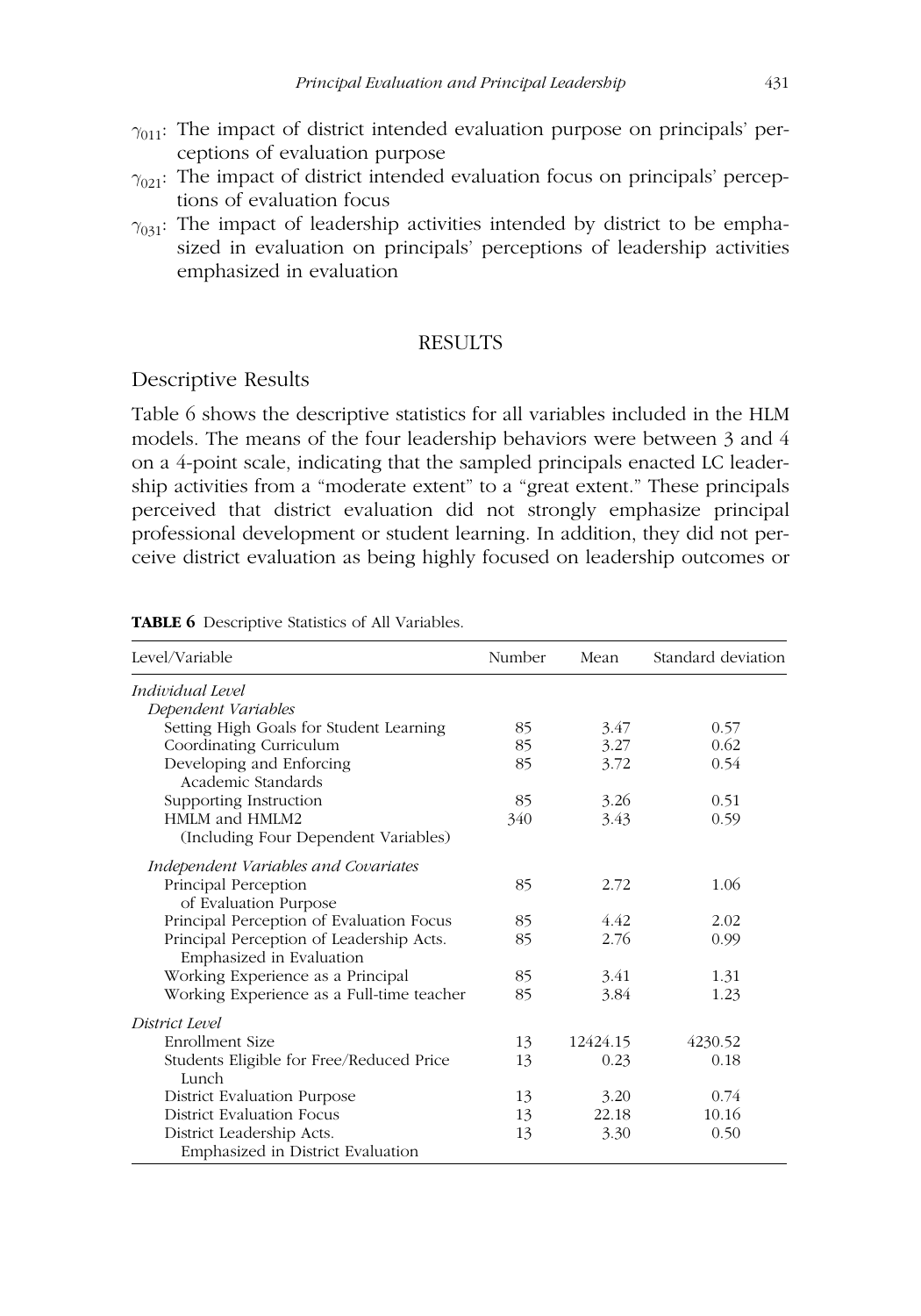LC leadership activities. Finally, it is clear that a diverse group of principals was sampled in terms of their previous working experiences as principals and full-time teachers because standard deviations for these two variables were relatively large.

At the district level, the sampled districts varied in enrollment size and percentage of students who were eligible for free or reduced lunch. However, in terms of focusing on principal professional development and LC leadership behaviors, district administrators generally reported higher ratings for evaluation purpose and focus than principals did.

### Results of Individual Models

As reported in Tables 7–10, we used four separate models to predict the likelihood of principals' responses regarding such LC leadership behaviors as setting goals for student learning, coordinating curriculum, developing and enforcing academic standards, and supporting student learning. These four models produced similar results; in each case, five important variables

|                                      |              | Estimates    |               |
|--------------------------------------|--------------|--------------|---------------|
| Level/Variable                       | Model-1      | Model-2      | Model-3       |
| Principal level (level-1, $N = 85$ ) |              |              |               |
| Principal Perception of Evaluation   | 0.121        |              |               |
| Purpose                              | $(0.057)$ ** |              |               |
| Principal Perception of Evaluation   |              | 0.073        |               |
| Focus                                |              | $(0.031)$ ** |               |
| Principal Perception of Leadership   |              |              | 0.155         |
| Acts. Emphasized in Evaluation       |              |              | $(0.059)$ *** |
| Working Experience as a Principal    | 0.007        | $-0.016$     | $-0.004$      |
|                                      | (0.053)      | (0.055)      | (0.053)       |
| Working Experience as a Full-time    | 0.114        | 0.123        | 0.112         |
| Teacher                              | $(0.054)$ ** | $(0.052)$ ** | $(0.052)$ **  |
| District Level (level 2, $N = 13$ )  |              |              |               |
| Enrollment Size                      | 0.000        | 0.000        | 0.000         |
|                                      | (0.000)      | (0.000)      | (0.000)       |
| Percentage of Students Eligible for  | 0.884        | 1.209        | 1.057         |
| Free/Reduced Price Lunch             | $(0.470)^*$  | $(0.459)$ ** | $(0.457)^*$   |

**TABLE 7** HLM Model with Dependent Variable: Setting High Goals for Student Learning.

Notes: The dependent variable is the same in each of these three models: setting high goals for student learning. The independent variables in model 1 do not include "principal perception of evaluation focus" and "principal perception of leadership activities (acts.) emphasized in evaluation." The independent variables in model 2 do not include "principal perception of evaluation purposes" and "principal perception of leadership acts. emphasized in evaluation." The independent variables in model 3 do not include "principal perception of evaluation purposes" and "principal perception of evaluation focus."

Standard errors are reported in parentheses. \*p  $\leq 0.1$ ; \*\*p  $\leq 0.05$ ; \*\*\*p  $\leq 0.001$ .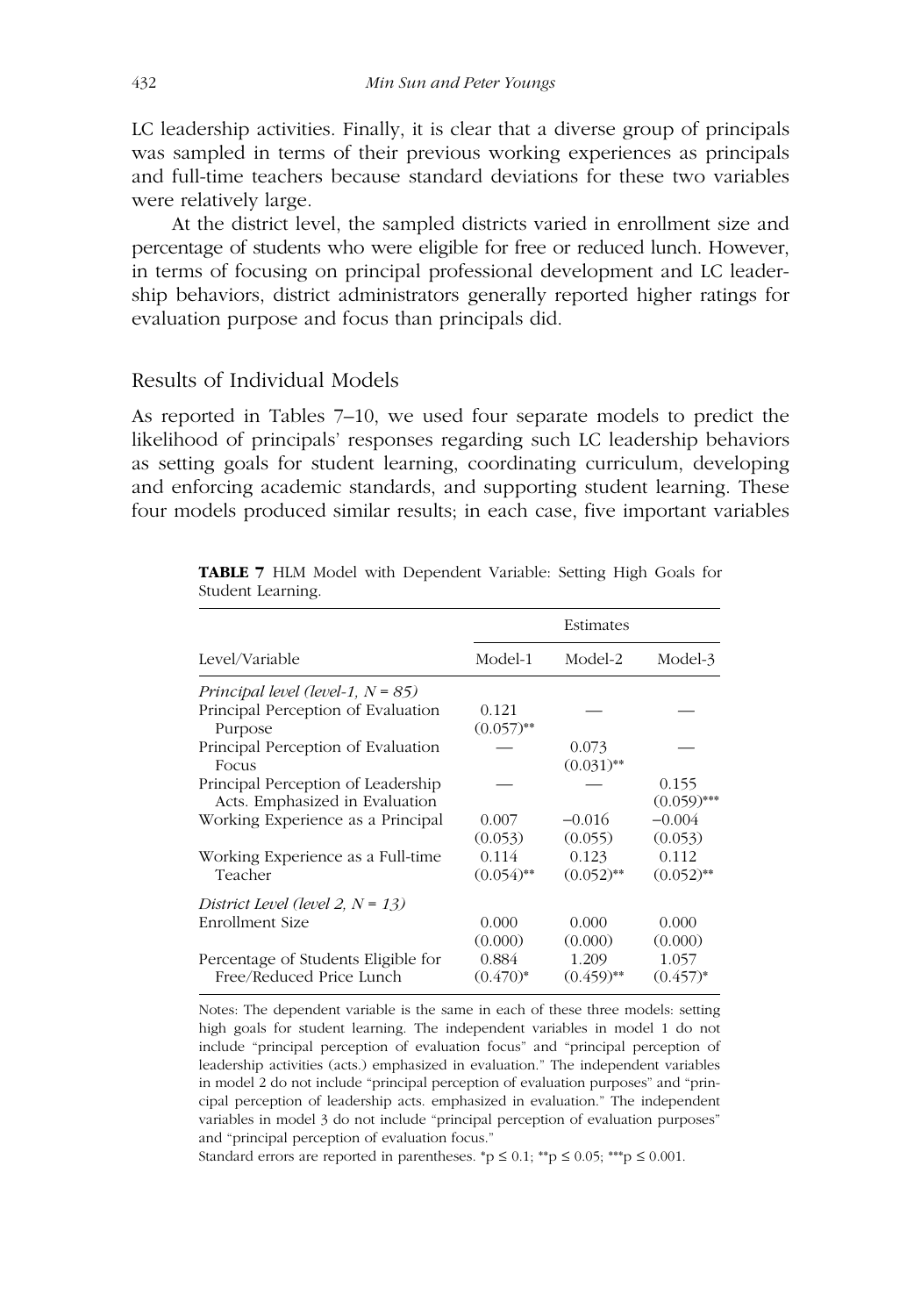|                                            |              | Estimates    |               |
|--------------------------------------------|--------------|--------------|---------------|
| Level/Variable                             | Model-1      | Model-2      | Model-3       |
| Principal Level (Level 1, $N = 85$ )       |              |              |               |
| Principal Perception of Evaluation Purpose | 0.177        |              |               |
|                                            | $(0.062)$ ** |              |               |
| Principal Perception of Evaluation Focus   |              | 0.097        |               |
|                                            |              | $(0.035)$ ** |               |
| Principal Perception of Leadership Act.    |              |              | 0.265         |
| Emphasized in Evaluation                   |              |              | $(0.062)$ *** |
| Working Experience as a Principal          | 0.008        | $-0.118$     | $-0.109$      |
|                                            | (0.052)      | $(0.060)*$   | $(0.055)^*$   |
| Working Experience as a Full-time Teacher  | 0.052        | 0.121        | 0.092         |
|                                            | (0.052)      | $(0.059)$ ** | (0.057)       |
| District Level (Level 2, $N = 13$ )        |              |              |               |
| Enrollment Size                            | 0.000        | 0.000        | 0.000         |
|                                            | (0.000)      | (0.000)      | (0.000)       |
| Percentage of Students Eligible for Free/  | 1.021        | 0.097        | 1.326         |
| Reduced Price Lunch                        | $(0.386)$ ** | (0.035)      | $(0.356)$ **  |

**TABLE 8** HLM Model with Dependent Variable: Coordinating Curriculum.

Notes: The dependent variable is the same in each of these three models: coordinating curriculum. The independent variables in model-1 do not include "principal perception of evaluation focus" and "principal perception of leadership activities (acts.) emphasized in evaluation." The independent variables in model-2 do not include "principal perception of evaluation purposes" and "principal perception of leadership acts. emphasized in evaluation." The independent variables in model-3 do not include "principal perception of evaluation purposes" and "principal perception of evaluation focus."

Standard errors are reported in parentheses. \*p  $\leq 0.1$ ; \*\*p  $\leq 0.05$ ; \*\*\*p  $\leq 0.001$ .

consistently predicted the extent to which principals engaged in each of these four types of LC leadership behaviors. The five variables included principal's perceptions of evaluation purposes, principal's perceptions of evaluation focus, principal's perceptions of leadership activities emphasized in evaluation, principal's working experiences as a full-time teacher, and percent of students eligible for free or reduced-price lunch district wide. Since the results were similar in these four models, we use model-1 here (with the dependent variable of setting high goals for student learning) to illustrate how to interpret the results. It is important to note, though, that these variables varied in degree of significance and for each, their degree of significance differed slightly across models.

As shown in Table 7, by holding other variables in the model constant, we found that principal's perception (regarding evaluation purpose) that district evaluation aims to promote principals' professional development, facilitate school restructuring, and hold principals accountable for student learning significantly predicted the likelihood that the principal would set high goals for learning. Specifically, with a one-unit increase in the principal's perception that the purposes of district evaluation were to promote principal professional development, strengthen leaders' impact on school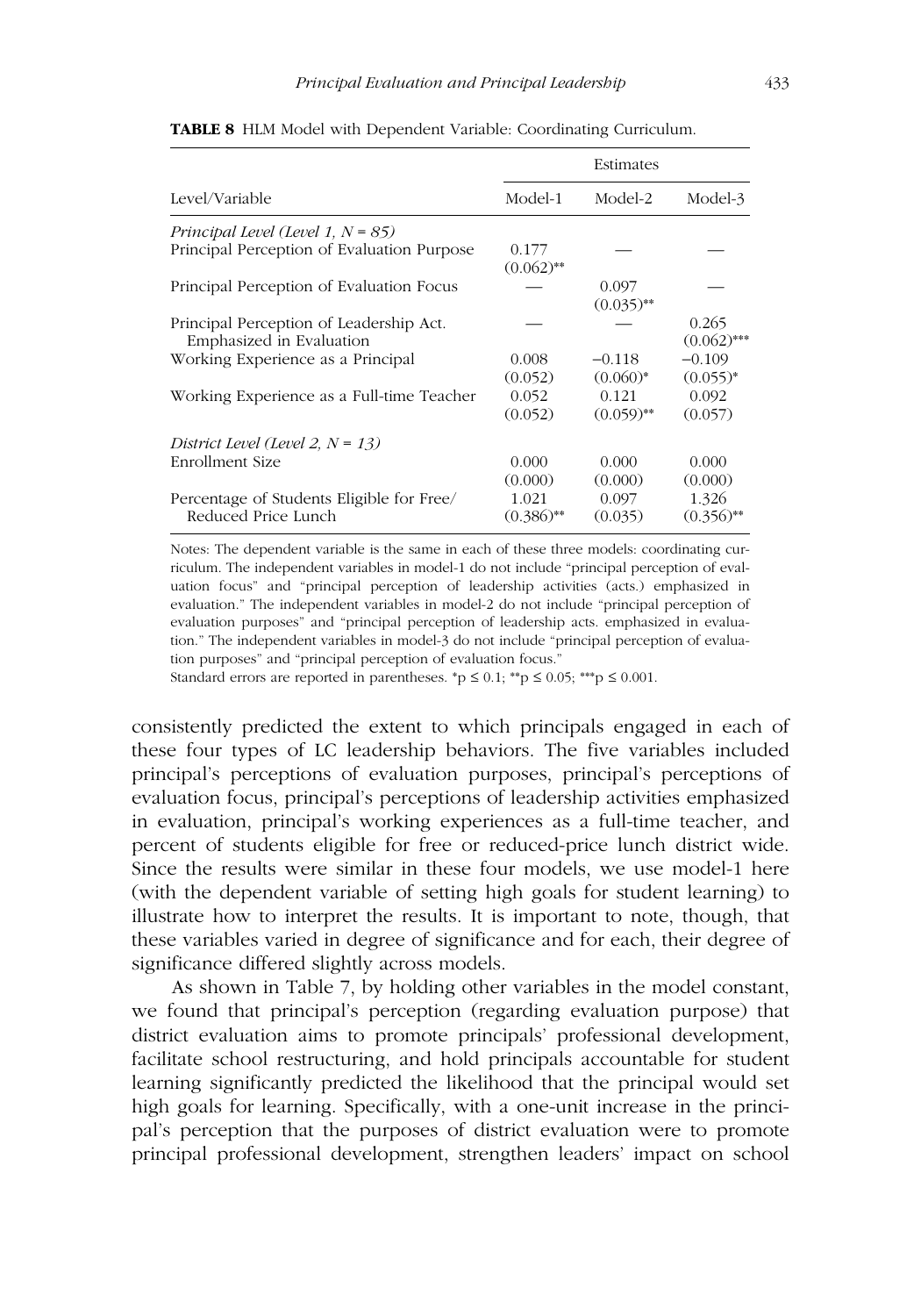|                                             |              | Estimates    |              |
|---------------------------------------------|--------------|--------------|--------------|
| Level/Variable                              | Model-1      | Model-2      | Model-3      |
| Principal Level (Level 1, $N = 85$ )        |              |              |              |
| Principal Perception of Evaluation Purposes | 0.157        |              |              |
|                                             | $(0.056)$ ** |              |              |
| Principal Perception of Evaluation Focus    |              | 0.091        |              |
|                                             |              | $(0.030)$ ** |              |
| Principal Perception of Leadership Acts.    |              |              | 0.153        |
| Emphasized in Evaluation                    |              |              | $(0.059)$ ** |
| Working Experience as a Principal           | $-0.028$     | $-0.061$     | $-0.038$     |
|                                             | (0.051)      | (0.052)      | (0.052)      |
| Working Experience as a Full-time Teacher   | 0.131        | 0.146        | 0.138        |
|                                             | $(0.053)$ ** | $(0.051)$ ** | $(0.053)$ ** |
| District Level (Level 2, $N=13$ )           |              |              |              |
| Enrollment Size                             | 0.000        | 0.000        | 0.000        |
|                                             | (0.000)      | (0.000)      | (0.000)      |
| Percentage of Students Eligible for Free/   | 0.385        | 0.814        | 0.630        |
| Reduced Price Lunch                         | (0.343)      | $(0.336)$ ** | $(0.334)^*$  |

**TABLE 9** HLM Model with Dependent Variable: Developing and Enforcing Academic Standards.

Notes: The dependent variable is the same in each of these three models: developing and enforcing academic standards. The independent variables in model-1 do not include "principal perception of evaluation focus" and "principal perception of leadership activities (acts.) emphasized in evaluation." The independent variables in model-2 do not include "principal perception of evaluation purposes" and "principal perception of leadership acts. emphasized in evaluation." The independent variables in model-3 do not include "principal perception of evaluation purposes" and "principal perception of evaluation focus."

Standard errors are reported in parentheses. \*p  $\leq 0.1$ ; \*\*p  $\leq 0.05$ ; \*\*\*p  $\leq 0.001$ .

restructuring, and hold them accountable for learning, the likelihood that the principal would focus on setting high learning goals for student learning increased by 0.12 units, with standard error of 0.06 and p-value less than 0.05.

Similarly, by holding other variables constant, with a one-unit increase in principal's perception that their district evaluated principals based on their knowledge and skills, behaviors, and professional relationships (as opposed to their personal traits), the probability that the principal would focus on setting high goals for student learning increased by 0.07 units, with standard error of 0.03 and p-value less than 0.05. Finally, with a one-unit increase in the principal's perception that evaluation stressed instructional leadership activities (i.e., setting school goals and designing curriculum, monitoring student learning, and evaluating teachers and arranging professional development for them), the principal was 0.15 units more likely to focus on setting high goals for learning, with standard error of 0.06 and p-value less than 0.001.

Principal experience working as a full-time teacher in K–12 was also a strong and consistent predictor of the dependent variable. With more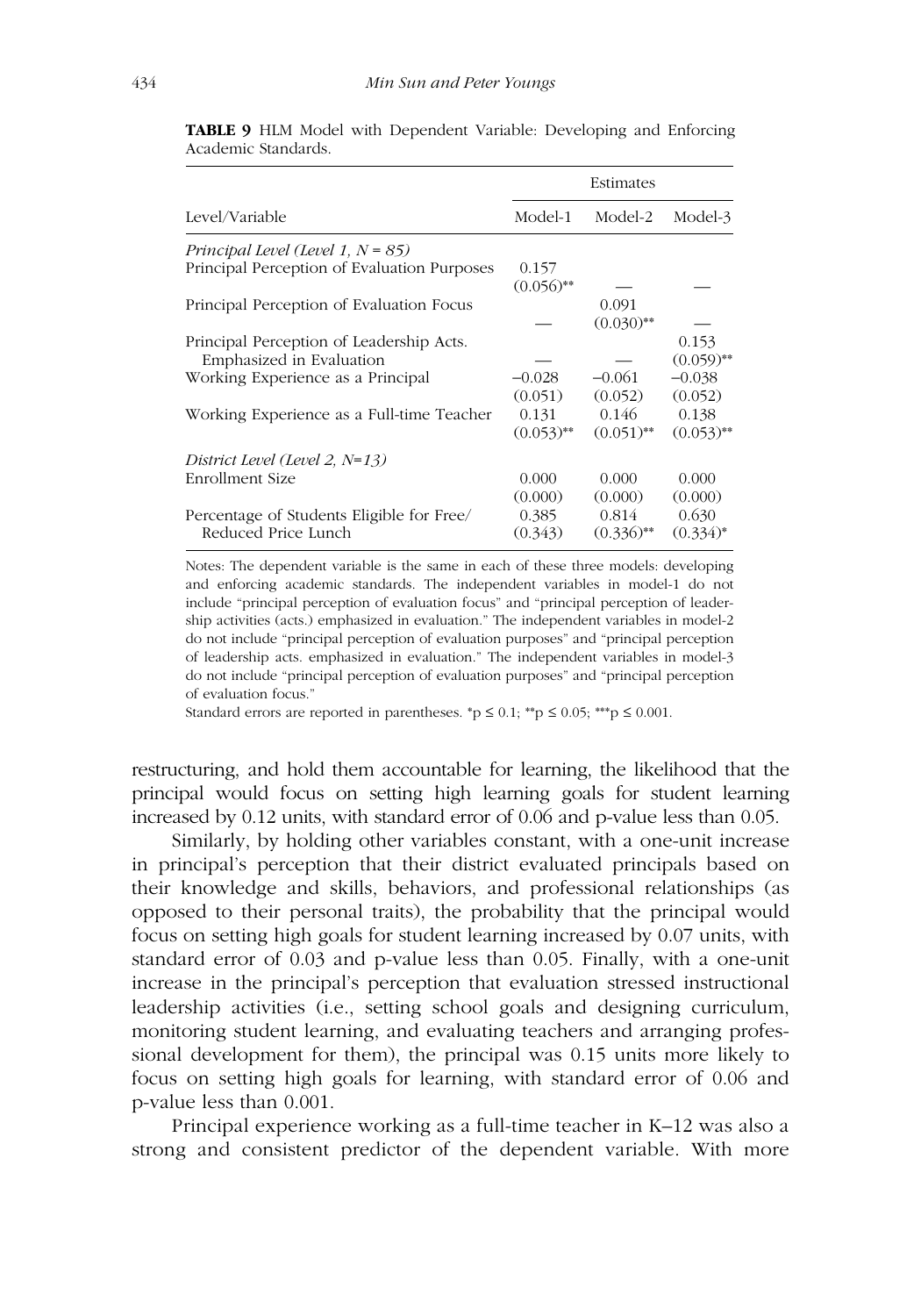|                                                                      |                       | Estimates             |                                 |
|----------------------------------------------------------------------|-----------------------|-----------------------|---------------------------------|
| Level/Variable                                                       | Model-1               | Model-2               | Model-3                         |
| Principal Level (Level 1, $N = 85$ )                                 |                       |                       |                                 |
| Principal Perception of Evaluation Purpose                           | 0.133<br>$(0.054)$ ** |                       |                                 |
| Principal Perception of Evaluation Focus                             |                       | 0.045<br>(0.029)      |                                 |
| Principal Perception of Leadership Acts.<br>Emphasized in Evaluation |                       |                       | 0.150<br>$(0.055)$ **           |
| Working Experience as a Principal                                    | 0.045<br>(0.050)      | 0.038<br>(0.052)      | 0.041<br>(0.049)                |
| Working Experience as a Full-time Teacher                            | 0.055<br>(0.051)      | 0.095<br>$(0.045)$ ** | 0.079<br>$(0.044)$ <sup>*</sup> |
| District Level (Level 2, N=13)                                       |                       |                       |                                 |
| Enrollment Size                                                      | 0.000<br>(0.000)      | 0.000<br>(0.000)      | 0.000<br>(0.000)                |
| Percentage of Students Eligible for Free/<br>Reduced Price Lunch     | 0.517<br>(0.368)      | 0.806<br>$(0.366)^*$  | 0.751<br>$(0.322)^*$            |

**TABLE 10** HLM Model with Dependent Variable: Supporting Instruction.

Notes: The dependent variable is the same in each of these three models: supporting instruction. The independent variables in model-1 do not include "principal perception of evaluation focus" and "principal perception of leadership activities (acts.) emphasized in evaluation." The independent variables in model-2 do not include "principal perception of evaluation purposes" and "principal perception of leadership acts. emphasized in evaluation." The independent variables in model-3 do not include "principal perception of evaluation purposes" and "principal perception of evaluation focus."

Standard errors are reported in parentheses. \*p  $\leq 0.1$ ; \*\*p  $\leq 0.05$ ; \*\*\*p  $\leq 0.001$ .

experience as a full-time teacher, the principal might have been more likely to frame high academic goals and effectively communicate them to teachers and students. However, working experience as a principal did not significantly affect the likelihood that the school leader would focus on setting high goals for student learning.

At the district level, district enrollment sizes did not seem to affect principal leadership behaviors on average in a given district. However, the higher the percentage of students who were eligible for free or reduced lunch, the higher the likelihood that principals set high goals for student learning.

### HMLM Results

Because of the high and significant correlation among the four dependent variables, we built a hierarchical multivariate linear model (HMLM) with its two-level application to simultaneously model them. Results are shown in Table 11. Consistent with the results of the individual HLM models, principals' perceptions of district evaluation policy significantly predicted the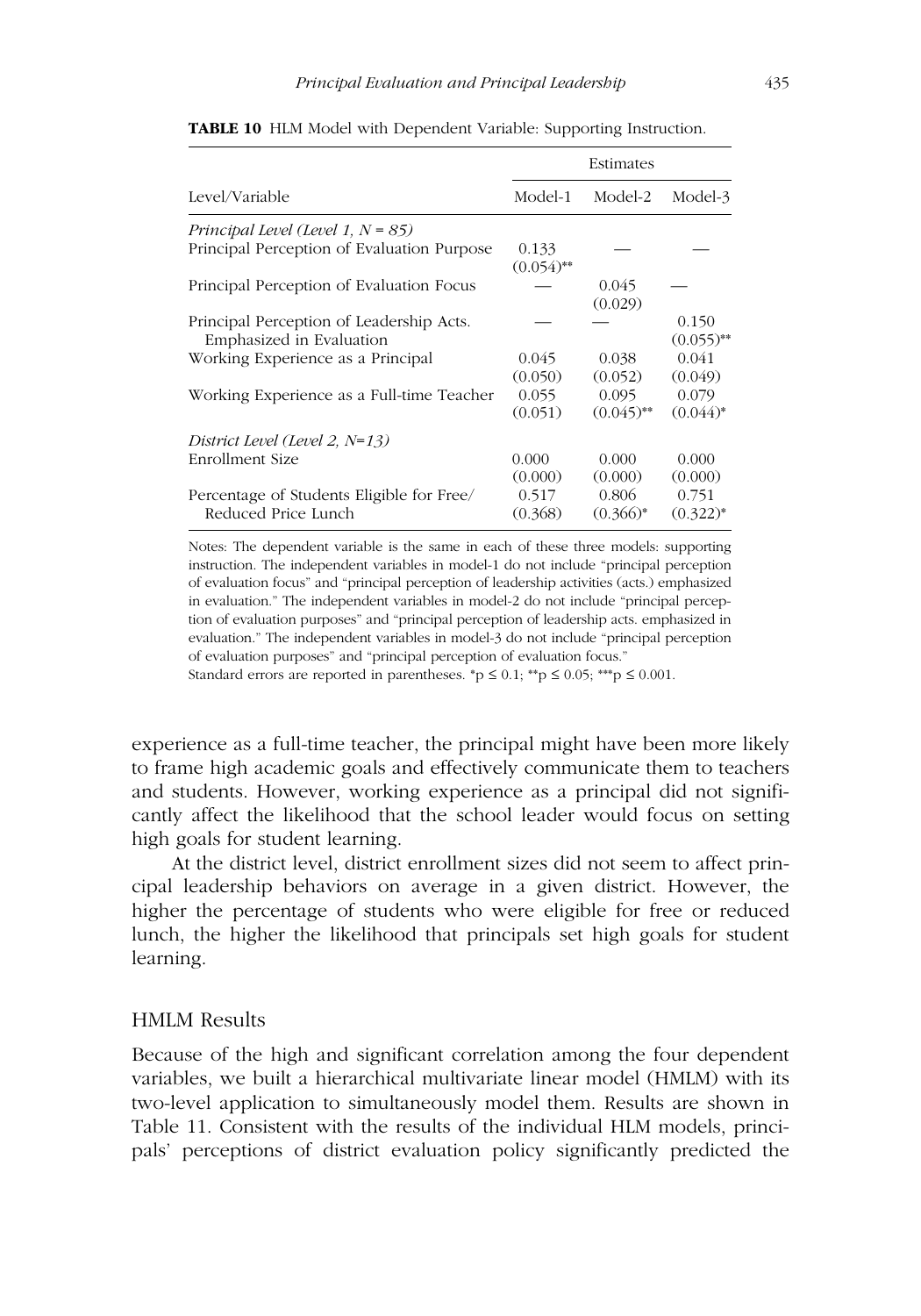|                                      | Estimates     |              |                     |  |
|--------------------------------------|---------------|--------------|---------------------|--|
| Level/Variable                       | Model-1       | Model-2      | Model-3             |  |
| Principal Level (Level 2, $N = 85$ ) |               |              |                     |  |
| Principal Perception                 | 0.156         |              |                     |  |
| of Evaluation Purpose                | $(0.042)$ *** |              |                     |  |
| Principal Perception                 |               | 0.050        |                     |  |
| of Evaluation Focus                  |               | $(0.024)$ ** |                     |  |
| Principal Perception of Leadership   |               |              | 0.152               |  |
| Acts. Emphasized in Evaluation       |               |              | $(0.046)$ ***       |  |
| Working Experience as a Principal    | 0.010         | $-0.009$     | $-0.013$            |  |
|                                      | (0.037)       | (0.040)      | (0.038)             |  |
| Working Experience as a Full-time    | 0.083         | 0.116        | 0.097               |  |
| Teacher                              | $(0.041)$ **  | $(0.041)$ ** | $\pm\pm$<br>(0.041) |  |

**TABLE 11** HMLM with Four Dependent Variables.

Notes: The independent variables in model-1 do not include "principal perception of evaluation focus" and "principal perception of leadership activities (acts.) emphasized in evaluation." The independent variables in model-2 do not include "principal perception of evaluation purposes" and "principal perception of leadership acts. emphasized in evaluation." The independent variables in model-3 do not include "principal perception of evaluation purposes" and "principal perception of evaluation focus."

Standard errors are reported in parentheses. \*p  $\leq 0.1$ ; \*\*p  $\leq 0.05$ ; \*\*\*p  $\leq 0.001$ .

extent to which they engaged in LC leadership behaviors. For instance, accounting for other variables in the model, with a one-unit increase in principal's perception that the purpose of district evaluation was to promote principals' professional development, facilitate school restructuring, and hold principals accountable for learning, a 0.15-unit increase was evident in the extent to which the principal would perform LC leadership behaviors (standard error = 0.04, p-value < 0.001). Similarly, the coefficient for principals' perception of evaluation focus in predicting the degree of LC leadership was  $0.05$  (standard error = 0.02, p-value < 0.05) and the coefficient for principals' perception of evaluated leadership activities in predicting the extent of LC leadership was  $0.15$  (standard error = 0.05, p-value < 0.001). Finally, principal's working experience as a full-time teacher increased the probability that he or she would engage in LC leadership.

### HMLM2 Results

The HMLM2 model was built to examine whether district policy intentions could affect policy outcomes, such as significantly affecting principals' perceptions and leadership behaviors. We found no significant interactions between district evaluation policies (i.e., intentions) and principals' perceptions of evaluation practices; the three across-level coefficients were almost equal to zero (see the last three rows in Table 12). In other words, district policy had little impact on principals' perceptions of evaluation practices.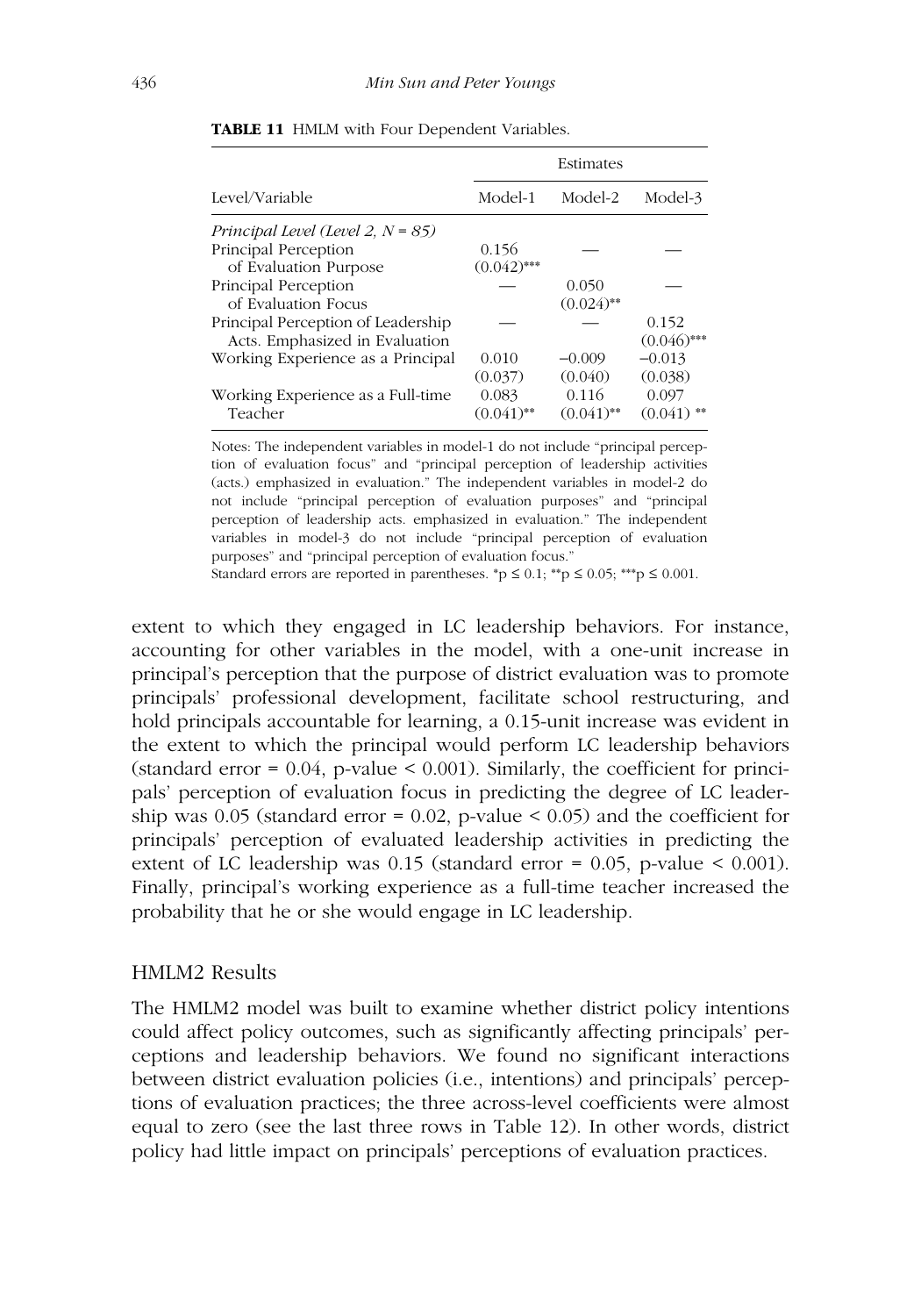|                                                                      |                       | Estimate               |                       |
|----------------------------------------------------------------------|-----------------------|------------------------|-----------------------|
| Level/Variable                                                       | Model-1               | Model-2                | Model-3               |
| Principal Level (Level 2, $N = 85$ )                                 |                       |                        |                       |
| Principal Perception of Evaluation Purpose                           | 0.145<br>$(0.063)$ ** |                        |                       |
| Principal Perception of Evaluation Focus                             |                       | 0.114<br>$(0.043)$ *** |                       |
| Principal Perception of Leadership Acts.<br>Emphasized in Evaluation |                       |                        | 0.173<br>$(0.072)$ ** |
| Working Experience as a Principal                                    | $-0.022$<br>(0.057)   | $-0.058$<br>(0.057)    | $-0.036$<br>(0.056)   |
| Working Experience as a Full-time Teacher                            | 0.102<br>$(0.057)^*$  | 0.131<br>$(0.056)$ **  | 0.103<br>$(0.057)^*$  |
| District Level (Level 3, $N = 13$ )                                  |                       |                        |                       |
| Enrollment Size                                                      | 0.000<br>(0.000)      | 0.000<br>(0.000)       | 0.000<br>(0.000)      |
| Percentage of Students Eligible for Free/<br>Reduced Price Lunch     | 0.831<br>$(0.375)$ ** | 1.309<br>$(0.380)$ **  | 0.962<br>$(0.353)$ ** |
| District Evaluation Purpose                                          | $-0.0247$<br>(0.066)  |                        |                       |
| <b>District Evaluation Focus</b>                                     |                       | $-0.012$<br>(0.006)    |                       |
| Leadership Activities Emphasized<br>in District Evaluation           |                       |                        | 0.059<br>(0.133)      |

#### **TABLE 12** HMLM2 with Interactions Between Policy Intentions and Policy Outcomes.

Notes: The independent variables in model-1 do not include "principal perception of evaluation focus" and "principal perception of leadership activities (acts.) emphasized in evaluation" at either the principal level or the district level. The independent variables in model-2 do not include "principal perception of evaluation purposes" and "principal perception of leadership acts. emphasized in evaluation" at either level. The independent variables in model-3 do not include "principal perception of evaluation purposes" and "principal perception of evaluation focus" at either level.

Standard errors are reported in parentheses. \*  $p \le 0.1$ ; \*\*\*  $p \le 0.05$ ; \*\*\*  $p \le 0.001$ .

The other predictors and covariates that were previously found to be significant (in the preceding models) continued to be important predictors in the HMLM2 model, after controlling for district policy intentions. These predictors and covariates included the three variables pertaining to perceptions of evaluation practices, the variable of working experience as a teacher (at the principal level), and percentage of students eligible for free or reduced lunch (at the district level).

#### DISCUSSION

As reported in the previous section and Tables 7–10, the findings from the individual models in this study suggest that the purpose and focus of principal evaluation in the 13 participating districts, and the leadership activities assessed, seemed related to key aspects of learning-centered (LC) leadership.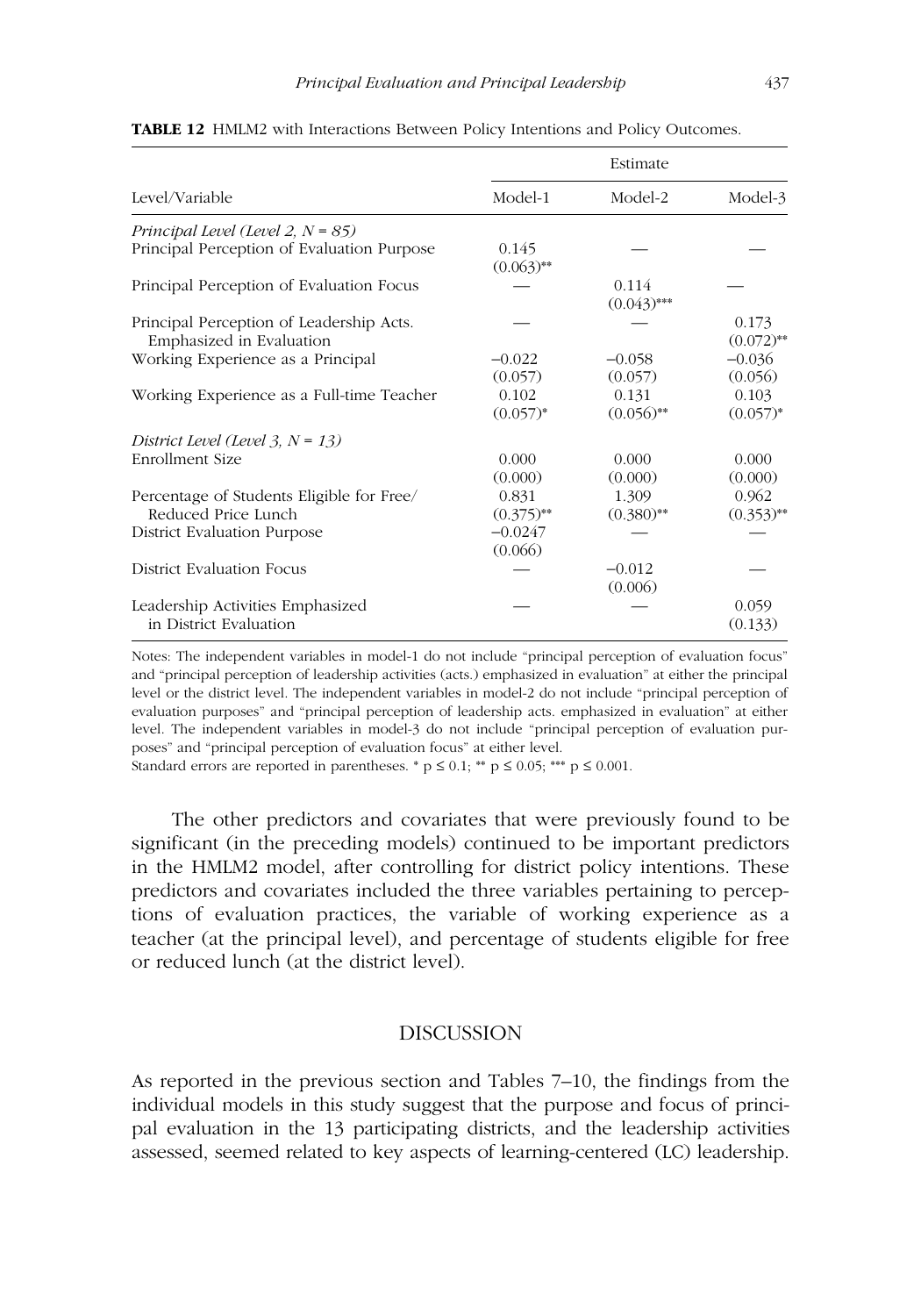With regard to purpose, the results indicate that efforts by districts in the sample to use evaluation to guide school leaders' professional development (PD), to encourage school restructuring, and to hold leaders accountable for student learning were highly associated with LC leadership. These results build on other research that demonstrates the importance for districts of providing principal PD related to instructional leadership and ensuring that school leaders have the necessary knowledge and skills to translate broad learning goals into grade-level objectives and to monitor and support teachers' instructional practices (Coburn, 2001; Youngs & King, 2002).

The results also indicate an impact when principal PD was combined with accountability for student learning. By including accountability as a purpose of evaluation, the districts in the sample seemed to communicate to principals that their efforts to enact demanding curricula and monitor teaching practice would be assessed not only in their own right, but also with regard to their outcomes (i.e., their impacts on student learning). While current accountability policies in the United States have received much criticism, it may be that some combination of external and internal accountability systems can provide importance guidance to school leaders and help ensure that principal PD leads to valued outcomes (Carnoy, Elmore, & Siskin, 2003; Newmann, King, & Rigdon, 1997).

In terms of the focus of principal evaluation, the findings suggest that concentrating on school leaders' knowledge, skills, and behaviors, as well as their professional relationships, was likely to be associated with LC leadership. This means districts may benefit from moving beyond the traditional emphasis in evaluation on principals' individual attributes, personality, and/or dispositions. In addition, our results indicate that the evaluation foci of (a) principals' knowledge and skills in enacting LC leadership (i.e., input), (b) their leadership activities (i.e., process), and (c) their impacts on school climate and student performance (i.e., outcomes), are closely related to each other. As one aspect of district evaluation policy, these foci could notably positively affect various aspects of LC leadership such as enacting ambitious learning goals, coordinating curricula, and promoting high quality instruction.

With regard to the leadership activities assessed, the results provide evidence that when activities related to instruction were emphasized by the districts in the sample, principals were likely to engage in LC leadership. In particular, school leaders were more likely to exhibit such leadership when district evaluation stressed school goal setting, curriculum design, teacher PD and evaluation, and monitoring student performance. This result is consistent with prior scholarship suggesting that evaluation oriented towards instructional leadership activities can strengthen principals' effects on teaching and learning. In addition, the magnitude of the coefficients for assessed leadership activities were the same or larger than those for evaluation purposes and foci. Although this study could not provide empirical data to explain such differences, one possible reason might be that compared with the evaluation purposes and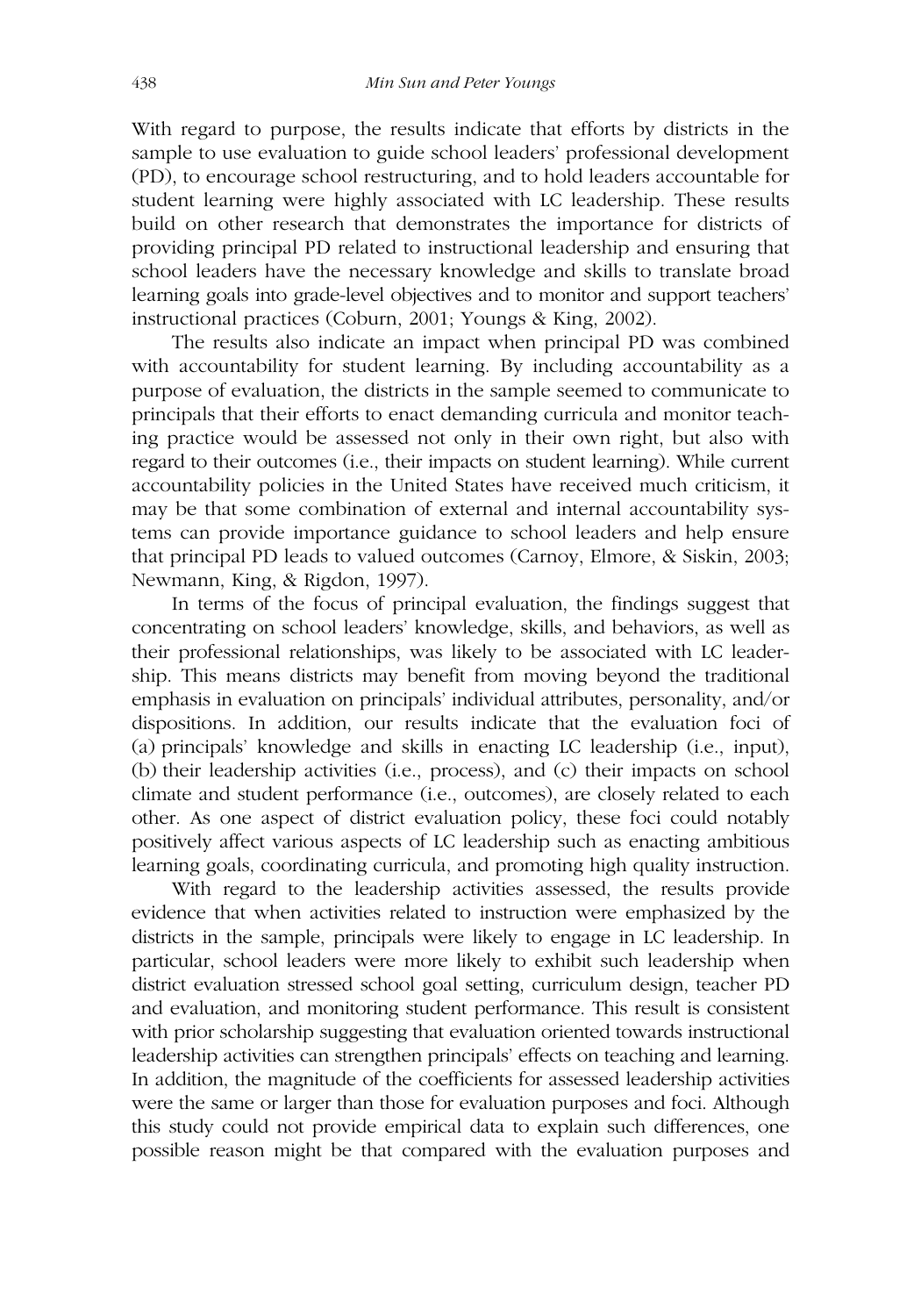foci, the assessed leadership activities were more concrete and specific. Therefore, principals may have easily perceived connections between their daily activies and assessed leadership activities. Again, this finding suggests the potential gain for districts of moving beyond non-instructional leadership activities in evaluation to feature leadership activities that directly correspond to curriculum, teaching, and student learning (Portin, Feldman, & Knapp, 2006).

In several of the models presented in Tables 7–10, principals' prior work experience as a teacher was related to the outcomes of interest. In particular, this finding held up in the individual models for two aspects of LC leadership (setting high goals for student learning, and developing and enforcing academic standards). As discussed above, having more teaching experience may have helped school leaders devise rigorous academic goals and enforce high standards because they may have had greater knowledge of discrete learning objectives across grade levels and content areas. On the other hand, years of experience as a principal was not related to LC leadership. This may have been due to the fact that experienced principals were less motivated to engage in instructional leadership, especially if it had received little priority in their districts for much of their careers. For their part, less experienced principals may have been much more disposed to engage in LC leadership, particularly if they have been evaluated under systems that emphasized such leadership.

As noted, the findings produced by the HMLM model (Table 11) were consistent with those generated by the individual models. In particular, the measures for evaluation purpose and leadership activities assessed were both associated with a 0.15-unit increase in the extent to which principals engaged in LC leadership. In contrast, the measure for evaluation focus had a weaker impact on this outcome (i.e., a 0.05 unit increase). The study results suggest that district evaluation systems are likely to have a strong impact on LC leadership when they combine clear purposes related to learning and accountability (i.e., promoting principal PD and school restructuring, and holding leaders accountable) with an emphasis on leadership knowledge, skills, activities and impact on instruction and outcomes (i.e., goal setting, curriculum design, teacher PD and evaluation, and monitoring student performance).

Finally, the HMLM2 model (Table 12) examined whether district policy intentions (represented by district administrators' perceptions) were related to principals' views of how evaluation policy was actually enacted (i.e., their perceptions of evaluation practices). The finding that principals' perceptions of evaluation practices were not related to district intentions is consistent with earlier research (Davis & Hensley, 1999; Reeves, 2005; Thomas, Holdaway, & Ward, 2000). In this study, this finding may have been due to the fact that the district evaluation systems were too weak to significantly affect principals' perceptions (Goldring et al., 2008). Or, it may have been because district evaluation was disconnected with school leadership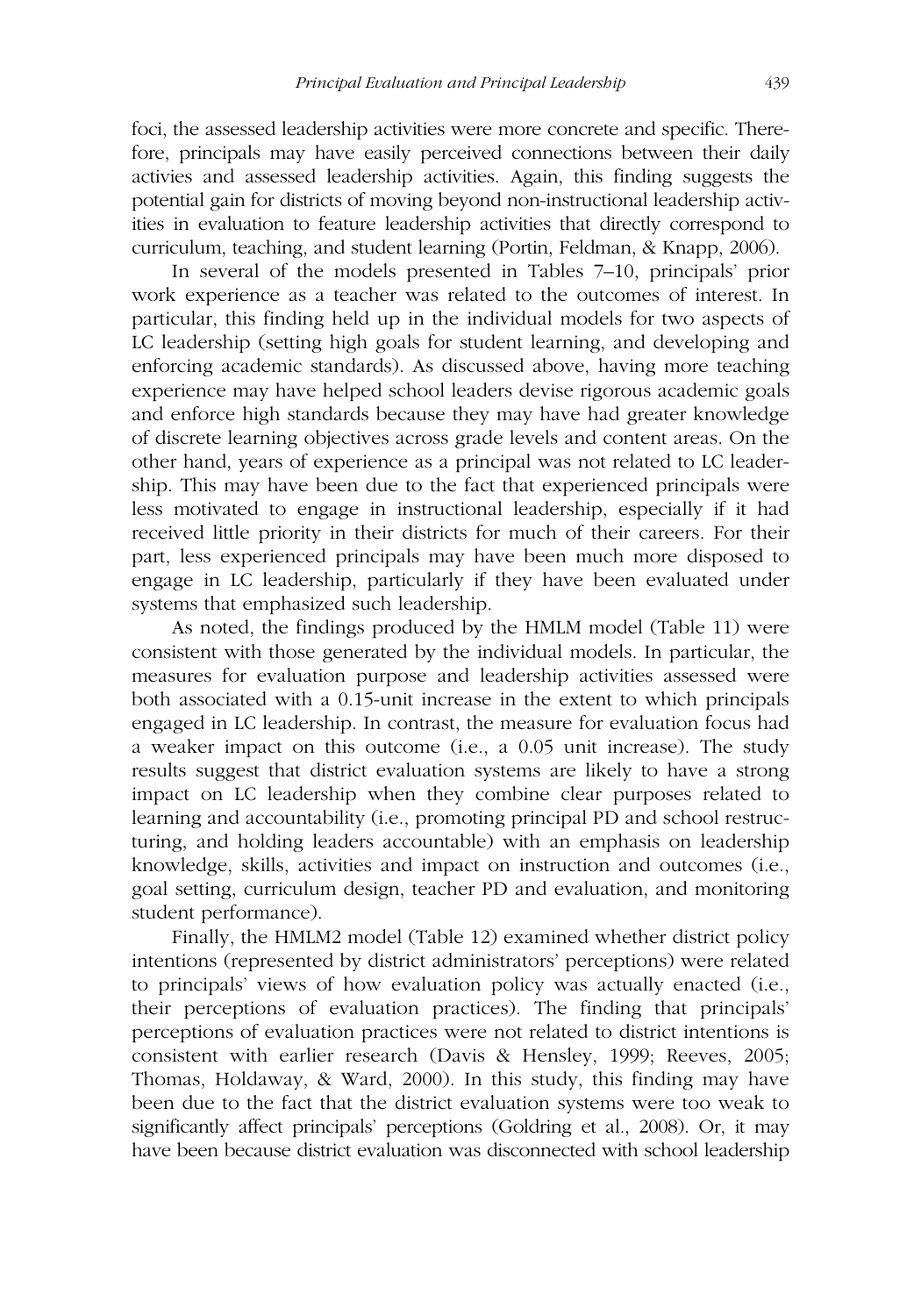practices. If districts are trying to link principal evaluation to promote learning-centered principalship, districts need to ensure that they are aware of evaluation purposes and how the evaluation foci and the leadership activities assessed in evaluation address these purposes.

### CONCLUSION AND IMPLICATIONS

An extensive research base exists on effective school leadership (see reviews by Hallinger & Heck, 1996; Leithwood & Janzi, 2005). These studies envisioned several leadership behaviors that could lead to changes in school performance and improved student success. Drawing on the work of Murphy and his colleagues (2007), we refer to these behaviors in this study as aspects of learning-centered leadership. However, only a few studies have examined the impacts of district principal evaluation. For instance, prior studies on principal evaluation have employed qualitative methods to document evaluation systems, finding that evaluation practices typically vary across districts and that superintendents and principals usually view the purposes of evaluation differently (Davis & Hensley, 1999; Thomas, Holdaway, & Ward, 2000). Larger, survey-based studies have shown that evaluation criteria are often poorly specified and rarely attend to principals' ability to enact rigorous curricula or monitor instructional quality (Goldring et al., 2008; Reeves, 2005). And a few researchers have examined links between evaluation and aspects of principals' knowledge and leadership behaviors (Kimball, Milanowski, & McKinney, 2007; Smith, Munter, & Katterfield, 2008). However, few studies have investigated the characteristics of effective district principal evaluation systems and how evaluation can promote effective leadership activities.

The study described here builds on prior scholarship to examine the relationship between district evaluation practices and key outcomes for school leaders and to identify several characteristics of district evaluation that can promote learning-centered leadership. Specifically, we found that the purposes and foci of principal evaluation, and the leadership activities assessed, can have an important effect on the likelihood that school leaders will engage in learning-centered behavior. As districts consider ways to influence principals' behavior and promote student learning under No Child Left Behind and state accountability systems, these findings suggest ways they can reform or augment their systems for evaluating school leaders. First, the results indicate the need for districts to go beyond using evaluation results for personnel or salary decisions to employ them in determining principal professional development, promoting school restructuring efforts, and holding leaders accountable for student learning. Our findings demonstrated a relationship between districts establishing principal PD, restructuring, and accountability as the purposes of evaluation, and principals setting ambitious goals for student learning, coordinating curricula, and monitoring and supporting instructional quality.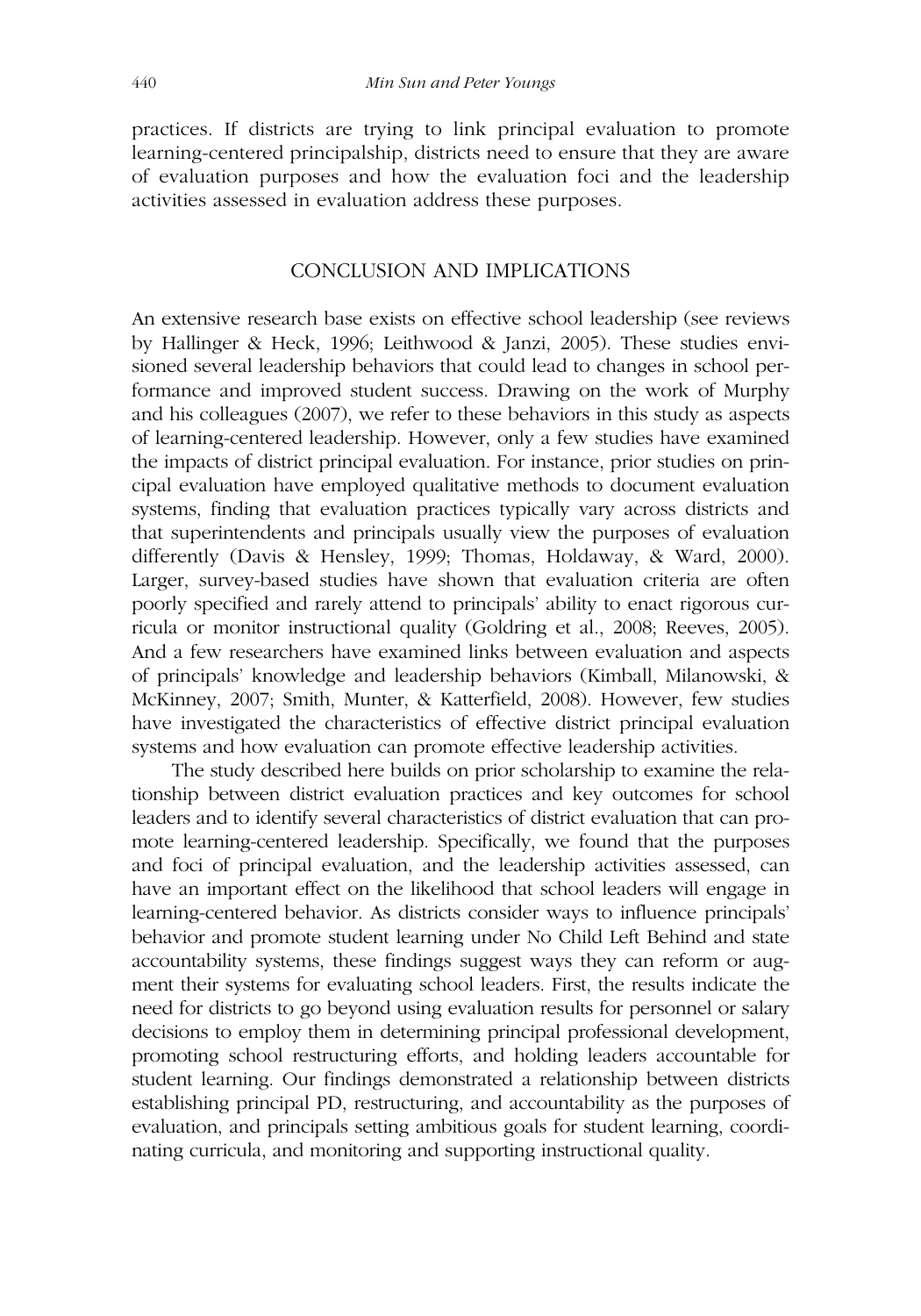Second, the results provide evidence that the activities addressed as part of evaluation matter greatly. When district evaluation systems are oriented toward instructional leadership activities, they have a strong effect on LC leadership in school goal setting, curriculum design, teacher PD and evaluation, and monitoring student learning. Finally, the focus of evaluation seems to affect the extent to which principals engaged in LC leadership. The findings suggest that concentrating (as part of evaluation) on principals' knowledge and skills, behaviors, professional relationships, and leaders' impact on school climate and student performance could make differences in LC leadership practices.

In terms of limitations, this study was unable to fully control for possible confounding variables because we used observational data and we were not able to randomly assign principals to different evaluation systems. While we included several variables to control for the effects of principal background and district contexts on the relationship between district evaluation practices and leaders' behaviors, we did not, for example, have measures of other district policies such as those related to student assessment, principal PD, or school reform. Further, as noted, the research took place in 13 school districts in Michigan, each of which had more than eight K–12 schools. As a result, the findings cannot be generalized to districts with eight or fewer schools or to a national sample. Therefore, one implication for future research would be to examine the same or similar questions by employing a randomized experimental design; such a design could include districts with various sizes in several states or a national sample. A second limitation, given the attention in the literature to new and more sophisticated approaches to principal evaluation, is that the 13 Michigan districts in this sample may not have been particularly innovative with regard to evaluating school leaders. Thus, in future studies, it could be useful to feature districts that have implemented systems based on the Danielson Framework (Danielson, 1996), the Interstate School Leaders' Licensure Consortium (ISLLC) standards (CCSSO, 1996), or the Vanderbilt Assessment of Leadership in Education (Murphy et al., 2007).

Third, the analysis presented here is limited by the fact that it did not include measures of teachers or students. Therefore, it would make sense for future research to include measures of teachers' instructional practices and student learning as part of HLM models. Such studies could provide insights into whether and how principal evaluation practices and principal leadership behaviors are related to instructional quality and student achievement. Finally, while this study documented relationships between principal evaluation purpose and focus, and the leadership activities assessed, and the extent to which school leaders engaged in LC leadership behaviors, we were not able to explain the processes by which these aspects of evaluation affected such behaviors. Therefore, it would be useful in future research to employ qualitative methods (including interviews, observations, and job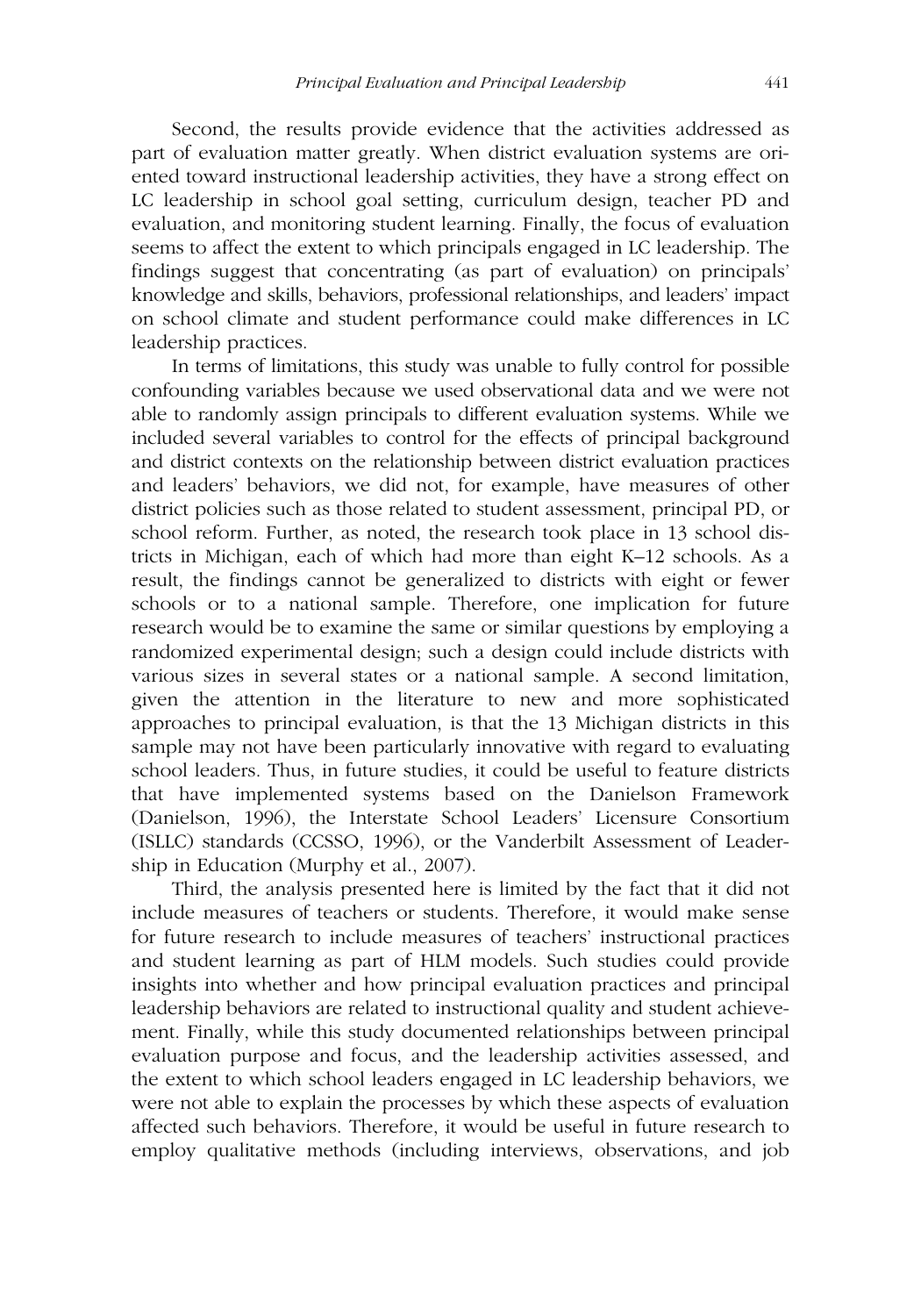shadowing) to better understand how certain evaluation practices seem to contribute to desired leadership behaviors.

### **NOTES**

1. The district's new principal evaluation system was based on its teacher evaluation system, which, in turn, was based on Danielson's Framework for Teaching (1996); the new system was characterized by clear performance standards (dimensions) and rubrics differentiating performance on the dimensions. Depending on a given principal's years of experience and prior evaluations, he or she was evaluated with regard to their performance on two or more of the dimensions each year. Under the new evaluation system, most of the data were collected by district administrators through observations and conferences. The district's old evaluation system, like those in many other districts, consisted of a checklist of personal traits and behaviors, and it did not feature a rubric differentiating levels of performance (Kimball, Milanowski, & McKinney, 2007).

2. In the study reported here, we did not include measures of professional community or relational trust in our models or analyses. This was due to the fact that our measures of these constructs were based on teacher surveys, which were not a focal part of this study. In other work, we investigate possible links between principal leadership behaviors and teachers' perceptions of professional community and relational trust in their schools.

3. The response rates were calculated by dividing the number of valid returned surveys by the total number of eligible participants (i.e., the total number of people who were initially contacted minus the number of respondents who were ineligible). With regard to the district administrator surveys, ineligible respondents were those who had not been responsible for principal evaluation in 2006–2007 in the same district (where they were working in 2007–2008). In terms of the principal surveys, ineligible respondents were those who had not worked as principal in 2006–2007 in the same school (where they were working in 2007–2008). With regard to the teacher surveys, ineligible respondents were those who had not worked as teachers in 2006–2007 in the same school (where they were working in 2007–2008).

4. The theory in this study supports the assumption that constructs (factors) are not independent. Therefore, we used oblique rotation to run the factor analysis, which relaxes the assumption of independent factors (constructs). The following aggregation used the same procedure.

5. Hierarchical Linear Modeling (HLM) is based on and makes use of nested data. Nested data can include, for example, repeated observations nested within persons (e.g., four dependent variables in this study can be considered as repeated observations of principal's leadership behaviors), persons nested within organizations (e.g., principals' work within school districts), and the organizational units themselves nested within larger entities (e.g., districts are located in states). The application of HLM addressed three general research purposes: (a) to improve estimation of effects within individual units (e.g., developing an improved estimate of a regression model for an individual principal by acknowledging that similar estimates exist for other principals within the district); (b) to improve the modeling of crosslevel effects (e.g., how principals' leadership influenced by district evaluation policy); and (c) to partition variance-covariance components (e.g., to decompose the variation among a set of individual-level variables into within- and between-school or district components). Please refer to Raudenbush and Bryk (2002) for further details.

#### **REFERENCES**

- American Educational Research Association (AERA), American Psychological Association (APA), & National Council on Measurement and Education (NCME). (1999). *Standards for educational and psychological testing*. Washington, DC: American Educational Research Association.
- Betts, J. R., & Grogger, J. (2003). The impact of grading standards on student achievement, educational attainment, and entry-level earnings. *Economics of Education Review*, *22*, 343–352.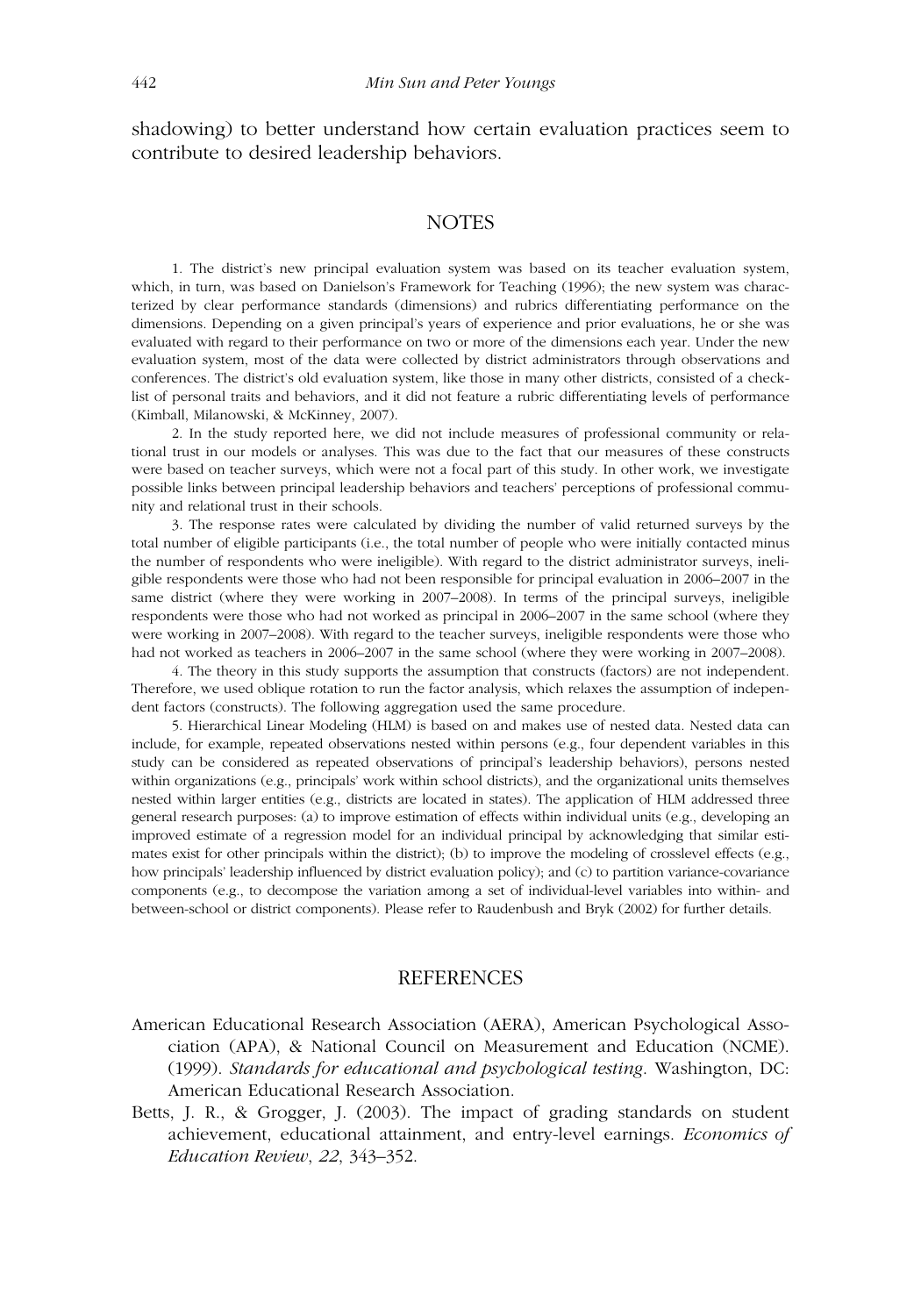- Bryk, A., Camburn, E., & Louis, K. S. (1999). Professional community in Chicago elementary schools: Faciltiating factors and organizational consequences. *Educational Administration Quarterly*, *35*(5), 751–781.
- Bryk, A., & Schneider, B. (2002). *Trust in schools: A core resource for improvement*. New York: Russell Sage Foundation.
- Burch, P., & Spillane, J. P. (2003). Elementary school leadership strategies and subject matter: Reforming mathematics and literacy instruction. *Elementary School Journal*, *103*(5), 519–535.
- Carnoy, M., Elmore, R., & Siskin, L. S. (Eds.). (2003). *The new accountability: High schools and high-stakes testing*. New York: RoutledgeFalmer.
- Coburn, C. E. (2001). Collective sensemaking about reading: How teachers mediate reading policy in their professional communities. *Educational Evaluation and Policy Analysis*, *23*(2), 145–170.
- Cohen, D. K., & Hill, H. C. (2001). *Learning policy: When state education reform works*. New Haven, CT: Yale University Press.
- Council of Chief State School Officers (CCSSO). (1996). *Interstate school leaders licensure consortium: Standards for school leaders*. Washington, DC: Author.
- Danielson, C. (1996). *Enhancing professional practice: A framework for teaching*. Alexandria, VA: Association for Supervision and Curriculum Development.
- Davis, S. H., & Hensley, P. A. (1999). The politics of principal evaluation. *Journal of Personnel Evaluation in Education*, *13*(4), 383–403.
- Desimone, L., Porter, A. C., Garet, M., Suk Yoon, K., & Birman, B. (2002). Effects of professional development on teachers' instruction: Results from a three-year study. *Educational Evaluation and Policy Analysis*, *24*(2), 81–112.
- Dillman, D. A. (2007). *Mail and internet surveys: The tailored design method*. Hoboken, NJ: John Wiley & Sons, Inc.
- Frank, K. A., Muller, C., Schiller, K., Riegle-Crumb, C., Strassman-Muller, A., Crosnoe, R., & Pearson J. (2008). The social dynamics of mathematics course taking in high school. *American Journal of Sociology*, *113*(6), 1645–1696.
- Gamoran, A., Porter, A. C., Smithson, J., & White, P. A. (1997). Upgrading high school mathematics instruction: Improving learning opportunities for low-income, lowachieving youth. *Educational Evaluation and Policy Analysis*, *19*, 325–338.
- Garrett, W. R., & Flanigan, J. L. (1991). Principal evaluation: A definitive process. *Journal of School Leadership*, *1*(1), 74–86.
- Goldring, E., Cravens, X. C., Murphy, J., Elliot, S. N., Carson, B., & Porter, A. C. (2008). The evaluation of principals: What and how do states and districts assess leadership? Paper presented at the annual meeting of the American Educational Research Association, New York.
- Hallinger, P., Bickman, L., & Davis, K. (1996). School context, principal leadership, and student reading achievement. *The Elementary School Journal*, *96*(5), 527–549.
- Hallinger, P., & Heck, R. H. (1996). Reassessing the principal's role in school effectiveness: A review of empirical research, 1980–1995. *Educational Administration Quarterly*, *32*(1), 5–44.
- Harrison, W. C., & Peterson, K. D. (1986). Pitfalls in the evaluation of principals. *Urban Review*, *18*(4), 221–235.
- Hart, A. W. (1992). The social and organizational influence of principals: Evaluating principals in context. *Peabody Journal of Education*, *68*(1), 37–57.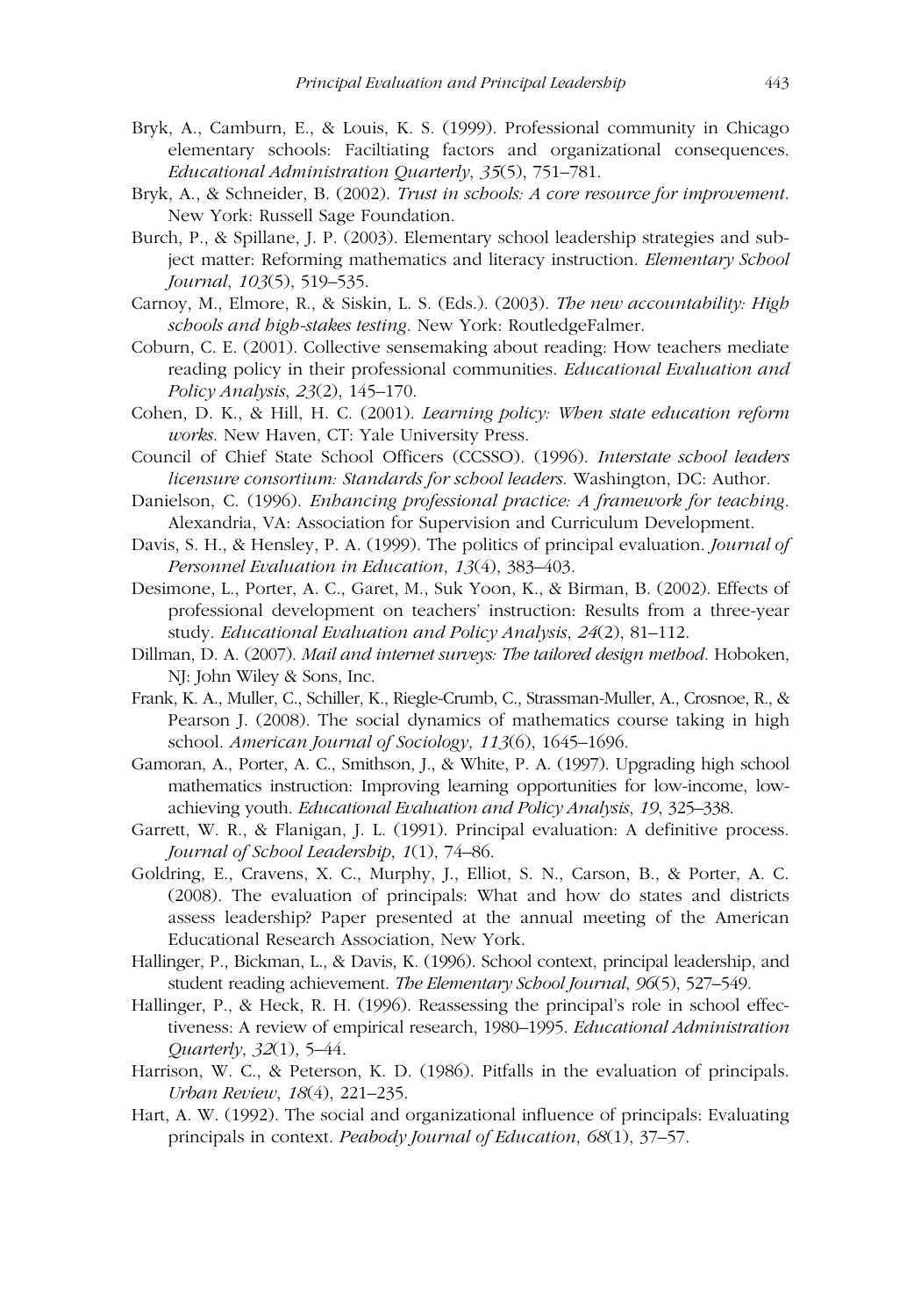- Heck, R. (1992). Principals' instructional leadership and school performance: Implications for policy development. *Educational Evaluation and Policy Analysis*, *14*(1), 21–34.
- Heck, R. H., & Marcoulides, G. A. (1992). Principal assessment: Conceptual problems, methodological problem, or both? *Peabody Journal of Education*, *68*(1), 124–144.
- Kimball. S. M., Milanowski, A., & McKinney, S. A. (2007). Implementation of standards-based principal evaluation in one school district: First year results from randomized trial. Paper presented at the annual meeting of the American Educational Research Association, Chicago.
- Kimball, S. M., & Pautsch, C. A. (2008). *Principal evaluation and support in two school districts using new leadership standards: A cross-site comparison*. Madison: University of Wisconsin-Madison.
- Knapp, M. S., Shields, P. M., & Turnbull, B. J. (1992). *Academic challenges for the children of poverty*. Summary report. Washington, DC: U.S. Department of Education.
- Lee, V. E., & Smith, J. B. (1996). Collective responsibility for learning and its effects on gains in achievement for early secondary school students. *American Journal of Education*, *104*, 103–147.
- Leithwood, K. (1994). Leadership for school restructuring. *Educational Administration Quarterly*, *30*(4), 498–518.
- Leithwood, K., & Jantzi, D. (2005). A review of transformational school leadership research, 1996–2005. *Leadership and Policy in Schools*, *4*, 177–199.
- Leithwood, K., Louis, K. S., Anderson, S., & Wahlstrom, K. (2004). *How leadership influences student learning*. New York: Wallace Foundation.
- Louis, K. S., & Marks, H. M. (1998). Does professional community affect the classroom? Teachers' work and student experiences in restructuring schools. *American Journal of Education*, *106*(4), 532–575.
- Louis, K. S., Marks, H. M., & Kruse, S. D. (1996). Teachers' professional community in restructuring schools. *American Educational Research Journal*, *33*, 757–798.
- Mangin, M. M. (2007). Facilitating elementary principals' support for instructional teacher leadership. *Educational Administration Quarterly*, *43*(3), 319–357.
- Marks, H. M., & Nance, J. P. (2007). Contexts of accountability under systemic reform: Implications for principal influence on instruction and supervision. *Educational Administration Quarterly*, *43*(1), 3–37.
- Marks, H. M., & Printy, S. M. (2003). Principal leadership and school performance: An integration of transformational and instructional leadership. *Educational Administration Quarterly*, *39*(3), 370–397.
- Murphy, J. F., Goldring, E. B., Cravens, X. C., Eliot, S. N., & Porter, A. C. (2007). The Vanderbilt assessment of leadership in education: Measuring learning-centered leadership. Nashville, TN: Vanderbilt University.
- Murphy, J., Hallinger, P., Peterson, K. P., & Lotto, L. S. (1987). The administrative control of principals in effective school districts. *Journal of Educational Administration*, *25*(2), 161–192.
- Nettles, S. M., & Harrington, C. (2007). Revisiting the importance of the direct effects of school leadership on student achievement: The implications for school improvement policy. *Peabody Journal of Education*, *82*(4), 724–736.
- Newmann, F. M. (1997). How secondary schools contribute to academic success. In K. Borman & B. Schneider (Eds.), *Yearbook of the National Society for the*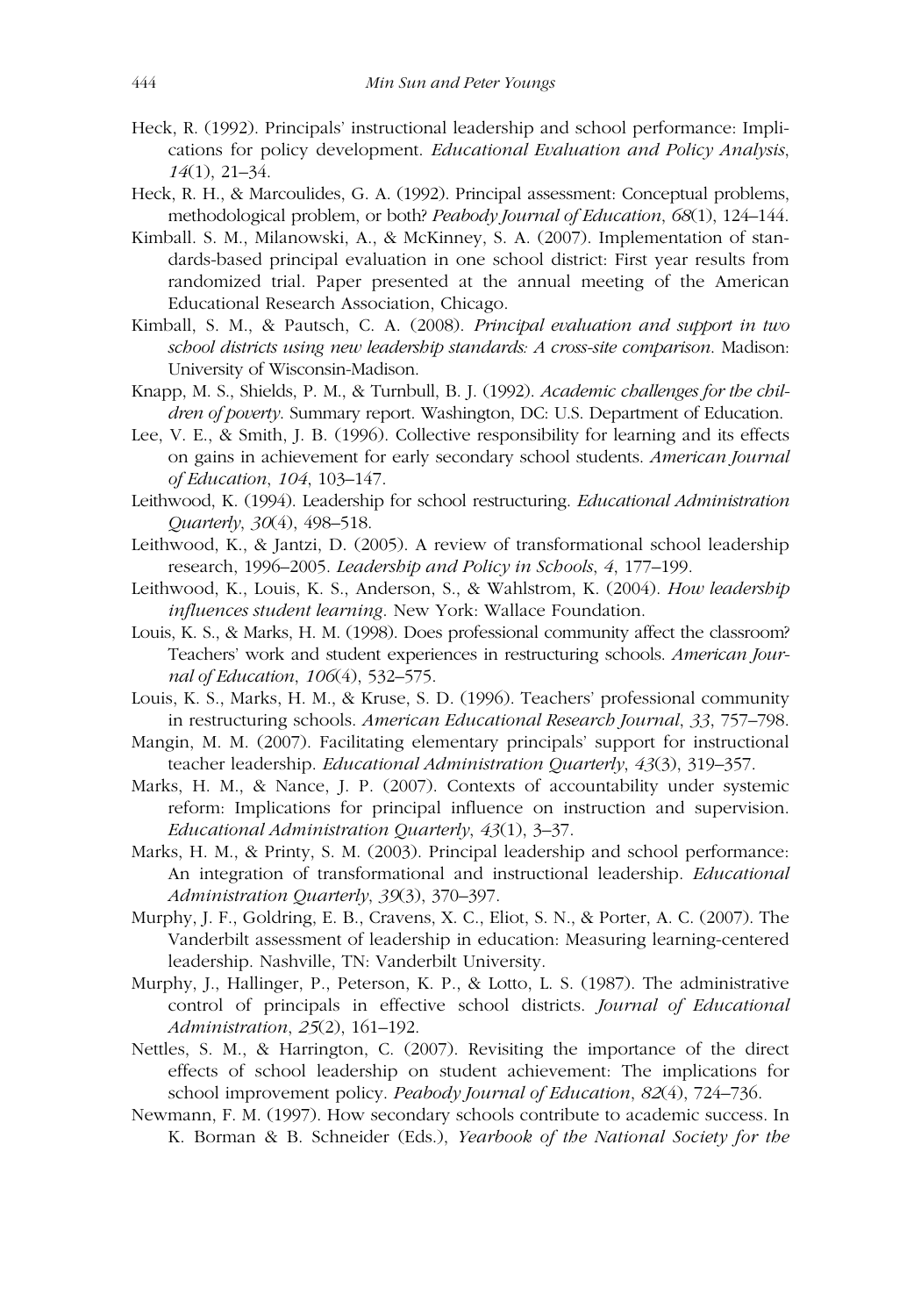*Study of Education: Vol. 97, Pt. 1. The adolescent years: Social influences and educational challenges* (pp. 88–108). Chicago: National Society for the Study of Education.

- Newmann, F. M., King, M. B., & Rigdon, M. (1997). Accountability and school performance: Implications from restructuring schools. *Harvard Educational Review*, *67*(1), 41–74.
- Newmann, F. M., Smith, B. A., Allensworth, E., & Bryk, A. S. (2001). Instructional program coherence: What it is and why it should guide school improvement policy. *Educational Evaluation and Policy Analysis*, *23*(4), 297–321.
- Peterson, K. D. (1984). Mechanisms of administrative control over managers in educational organizations. *Administrative Science Quarterly*, *29*(4), 573–597.
- Portin, B. S., Feldman, S., & Knapp, M. S. (2006). *Purposes, uses, and practices of leadership assessment in education*. Seattle: Center for the Study of Teaching and Policy, University of Washington.
- Raudenbush, S. W. & Bryk, A. S. (2002). *Hierarchical linear models: Applications and data analysis methods* (2nd edition). Thousand Oaks, CA: Sage Publications.
- Reeves, D. B. (2005). *Assessing educational leaders: Evaluating performance for improved individual and organizational results*. Thousand Oaks, CA: Corwin Press.
- Ross, J. A. & Gray, P. (2006). School leadership and student achievement: The mediating effects of teacher beliefs. *Canadian Journal of Education, 29*(3), 798–822.
- Smith, T. M., Munter, C., & Katterfeld, K. (2008). How do districts' leadership and teaching assessment tools/processes shape principals' visions of what counts as high quality instruction? Nashville, TN: Vanderbilt University.
- Snyder, J., & Ebmeier, H. (1992). Empirical linkages among principal behaviors and intermediate outcomes: Implications for principal evaluation. *Peabody Journal of Education*, *68*(1), 75–107.
- Spillane, J. P., Reiser, B. J., & Reimer, T. (2002). Policy implementation and cognition: Reforming and refocusing implementation. *Review of Educational Research*, *72*(3), 387–431
- Stein, M. K., & D'Amico, L. (2002). Inquiry at the crossroads of policy and learning: A study of a district-wide literacy initiative. *Teachers College Record*, *104*(7), 1313–1344.
- Stein, M. K., & Spillane, J. P. (2005). How can educational leaders support and promote teaching and learning? New conceptions of learning and leading in schools. In W. A. Firestone & C. Riehl (Eds.), *A new agenda for research in educational leadership* (pp. 28–45). New York: Teachers College Press.
- Thomas, W. T., Holdaway, E. A., & Ward, K. L. (2000). Policies and practices involved in the evaluation of school principals. *Journal of Personnel Evaluation in Education*, *14*(3), 215–240.
- Weatherley, R., & Lipsky, M. (1977). Street-level bureaucrats and institutional innovation: Implementing special-education reform. *Harvard Education Review*, *47*(2), 177–197
- Wong, K. K., Hedges, L. V., Borman, G. D., & D' Agostino, J. V. (1996). *Prospectus: Special analyses*. Final Report. Washington, DC: U.S. Department of Education.
- Youngs, P., & King, M. B. (2002). Principal leadership for professional development to build school capacity. *Educational Administration Quarterly, 38*(5), 643–670.